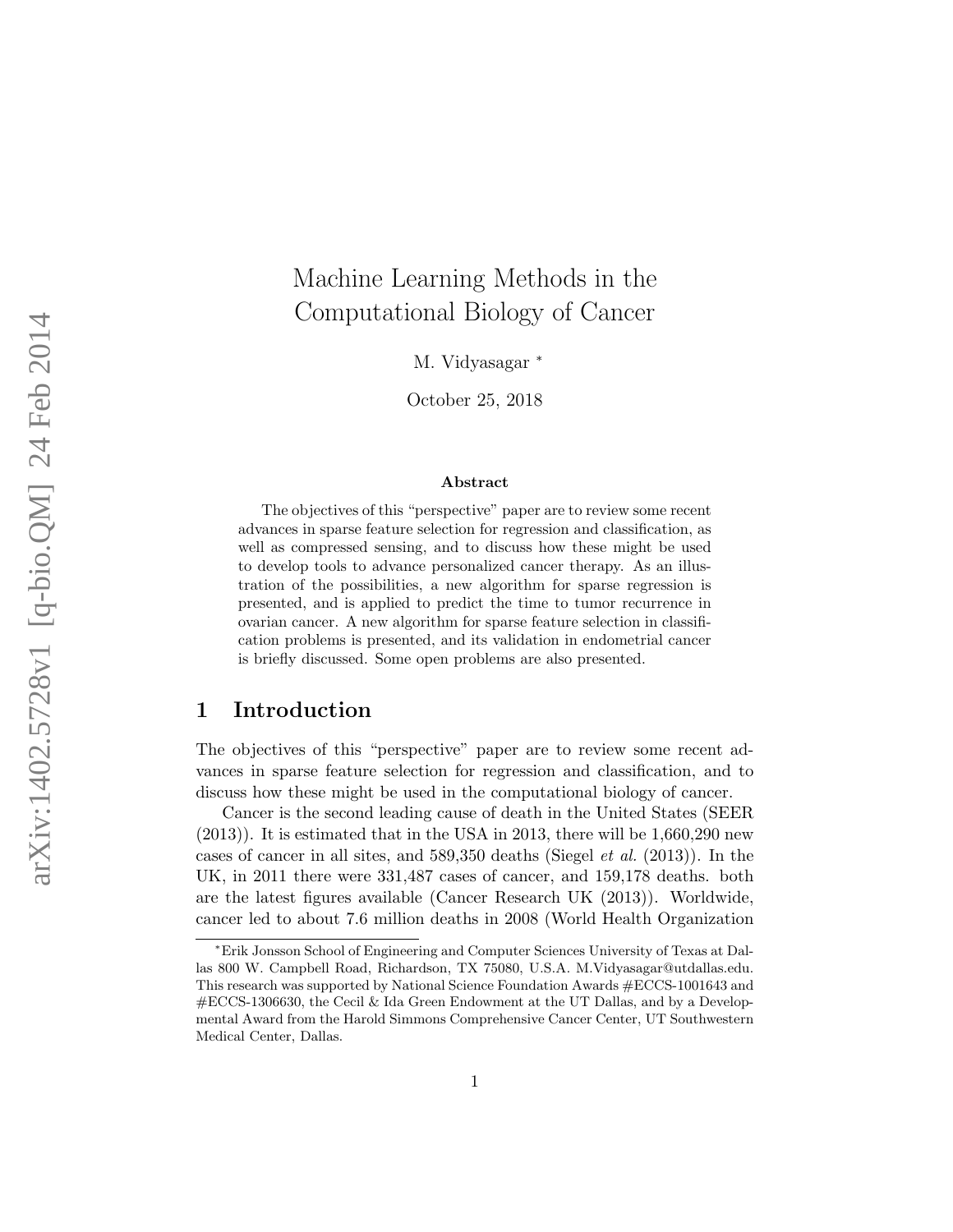(2013)). It is interesting to note that, whether in developed countries such as the USA and the UK, or worldwide, cancer accounts for roughly 13% of all deaths (World Health Organization (2013)).

One of the major challenges faced by cancer researchers is that no two manifestations of cancer are alike, even when they occur in the same site. One can paraphrase the opening sentence of Leo Tolstoy's Anna Karenina and say that "Normal cells are all alike. Every malignant cell is malignant in its own way." Therefore when it comes to tackling cancer, it is essential to group these multiple manifestations into classes that are broadly similar within each class and substantially different between classes. Then attempts can be made to develop therapeutic regimens that are tailored for each class. Though this approach is often referred to in the literature as "personal" or "personalized" medicine, such nomenclature would be optimistic. It would be more accurate to describe this approach as "patient stratification." We are quite far away from truly personalized therapy at the level of a single individual. However, patient stratification is well within reach.

Until recently, grouping of cancers has been attempted first through the site of the cancer, and then through histological considerations, that is, the physical appearance of the tumor, and other parameters that can be measured by physical examination of the tumor. During the past decade, attempts have been made to collect the experimental data generated by various research laboratories into central repositories such as the Gene Expression Omnibus (GEO (2013)) and the Catalogue of Somatic Mutations in Cancer COSMIC (COSMIC (2013)). However, the data in these repositories is often collected under widely varying experimental conditions. To mitigate this problem, there are now some massive public projects under way for generating vast amounts of data for all the tumors that are available in various tumor banks, using standardized sets of experimental protocols. Amongst the most ambitious are The Cancer Genome Atlas, usually referred to by the acronym TCGA (The Cancer Genome Atlas (2013)) which is undertaken by the National Cancer Institute (NCI), and the International Cancer Genome Consortium, referred to also as ICGC (International Cancer Genomics Consortium (2013)), which is a multi-country effort. In the TCGA data, molecular measurements are available for almost all tumors, and clinical annotations are also available for many tumors. With such a wealth of data becoming freely available, researchers in the machine learning community can now aspire to make useful contributions to cancer biology without the need to undertake any experimentation themselves. Of course, without close interactions with one or more biologists, such work would be in a vacuum and have little impact.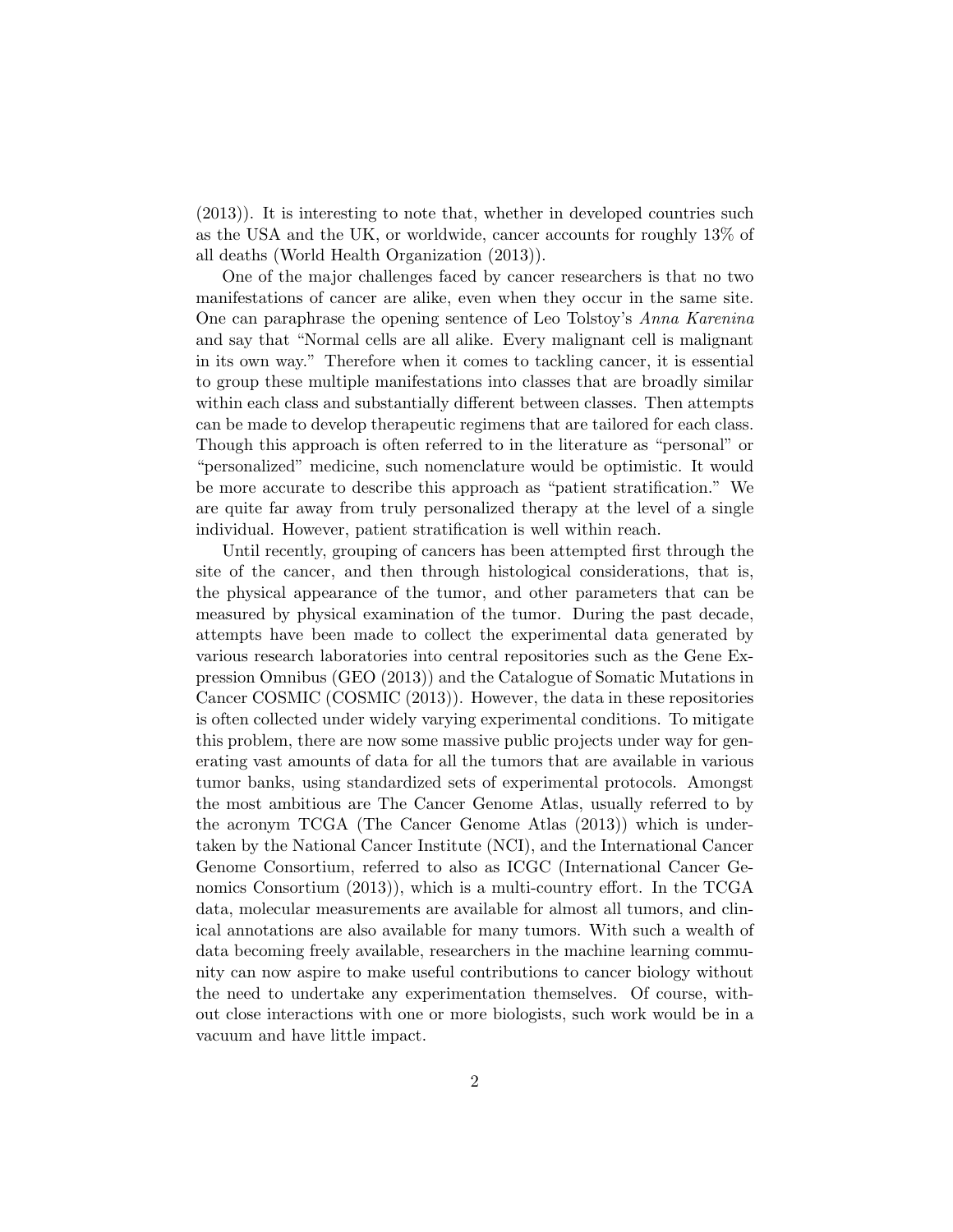One of the motivations for writing this paper is to present a broad picture of some recent advances in machine learning to the more mathematically inclined within the cancer biologist community, and to apply some of these techniques to a couple of problems. Full expositions of these applications will be presented elsewhere. In the other direction, it is hoped that the paper will also facilitate the entry of interested researchers from the machine learning community into cancer biology. In order to understand the computational aspects of the problems described here, a basic grasp of molecular biology is sufficient, as can be obtained from standard references, for example Northrop and Connor  $(2009)$ ; Tözeren and Byers  $(2003)$ .

Now we briefly state the class of problems under discussion in this paper. This also serves to define the notation used throughout. Let m denote the number of tumor samples that are analyzed, and let  $n$  denote the number of attributes, referred to as "features," that are measured on each sample. Typically m is of the order of a few dozen in small studies, ranging up to several hundreds for large studies such as the TCGA studies, while  $n$  is of the order of tens of thousands. There are 20,000 or so genes in the human body, and in whole genome studies, and the expression level of each gene is measured by at least one "probe," and sometimes more than one. The "raw" expression level of a gene corresponds to the amount of messenger RNA (mRNA) that is produced, and is therefore a nonnegative number. However, the raw value is often transformed by taking the logarithm after dividing by a reference value, subtracting a median value, dividing by a scaling constant, and the like. As a result the numbers that are reported as gene expression levels can sometimes be negative numbers. Therefore it is best to think of gene expression levels as real numbers. Other features that are measured include micro-RNA (miRNA) levels, methylation levels, and copy number variations, all of which can be thought of as real-valued. There are also binary features such as the presence or absence of a mutation in a specific gene. In addition to these molecular attributes, there are also "labels" associated with each tumor. Let  $y_i$  denote the label of tumor i, and note that the label depends only on the sample index  $i$  and not the feature index j. Typical real-valued labels include the time of overall survival after surgery, time to tumor recurrence, or the lethality of a drug on a cancer cell line. Typical binary labels include whether a patient had metastasis (cancer spreading beyond the original site). In addition, it is also possible for labels to be ordinal variables, such as "poor responder," "medium responder," and "good responder." Often these ordinal labels are merely quantized version of some other real-valued attributes. For instance, the previous example corresponds to a three-level quantization of the time to tumor recurrence. In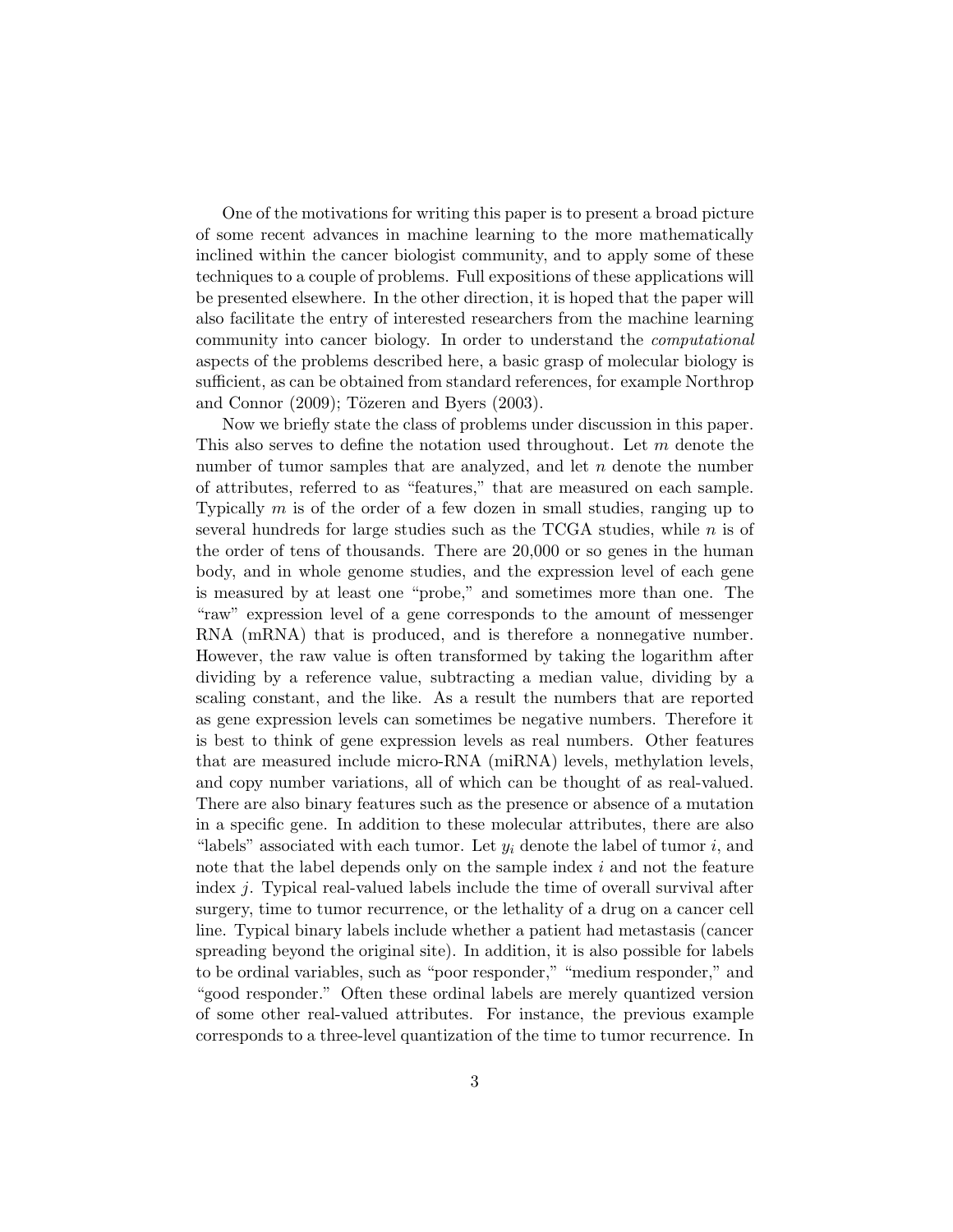general the labels refer to clinical outcomes, as in all of the above examples. Usually each sample has multiple labels associated with it. However, in applications, the labels are treated one at a time, so it is assumed that there is only label for each sample, with  $y_i$  denoting the label of the *i*-th sample. Moreover, for simplicity, it is assumed that the labels are either real-valued or binary.

Thus the measurement set can be thought of an  $m \times n$  matrix  $X = [x_{ij}]$ , where  $x_{ij}$  is the value of feature j in sample i. The row vector  $x^i$ , denoting the *i*-th row of the matrix  $X$ , is called the feature vector associated with sample i. Similarly the column vector  $x_i$  denotes the variation of the j-th feature across all  $m$  samples. Throughout this paper, it is assumed that  $X \in \mathbb{R}^{m \times n}$ , that is, that each measurement is a real number. Binary measurements such as the presence or absence of mutations are usually handled by partitioning the data into two groups, namely those where the binary measure is zero, and where it is one. The label  $y_i$  is either bipolar (belongs to  $\{-1,1\}$  or is a real number. Taking the range of two-valued labels  $y_i$ as  $\{-1, 1\}$  instead of  $\{0, 1\}$  simplifies some of the formulas in the sequel. If  $y_i$  is bipoar the associated problem is called "classification" whereas if  $y_i$  is real the associated problem is called "regression." In either case, the objective is to find a function  $f : \mathbb{R}^n \to \mathbb{R}$  or  $f : \mathbb{R}^n \to \{-1,1\}$  such that  $y_i$ is well-approximated by  $f(x^i)$ .

## 2 Regression Methods

The focus in this section is on the case where the label  $y_i$  is a real number. Therefore the objective is to find a function  $f : \mathbb{R}^n \to \mathbb{R}$  such that  $f(x^i)$  is a good approximation of  $y_i$  for all i. A typical application in cancer biology would be the prediction of the time for a tumor to recur after surgery. The data would consist of expression levels of tens of thousands of genes on around a hundred or so tumors, together with the time for the tumor to recur for each patient. The objective is to identify a small number of genes whose expression values would lead to a reliable prediction of the recurrence time. Cancer is a complex, multi-genic disease, and identifying a small set of genes that appear to be highly predictive in a particular form of cancer would be very useful. Explaining *why* these genes are the key genes would require constructing gene regulatory networks. While this problem is also amenable to treatment using statistical methods, it is beyond the scope of the present paper. Towards the end of this section, the tumor recurrence problem is studied using a new regression method.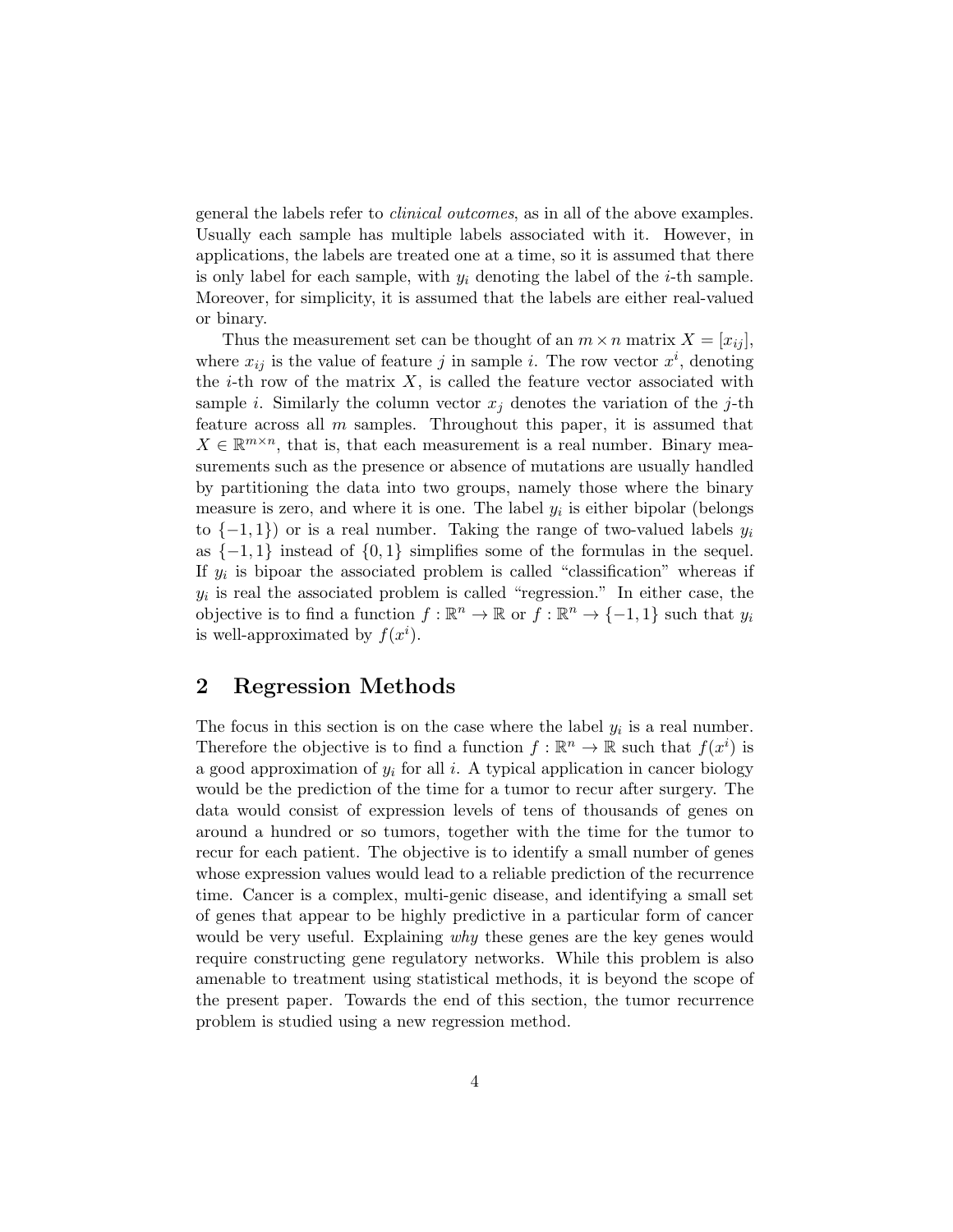Throughout this section, attention is focused on linear regressors, with  $f(x) = xw - \theta$  where  $w \in \mathbb{R}^n$  is a weight vector and  $\theta \in \mathbb{R}$  is a threshold or bias. There are several reasons for restricting attention to linear regressors. From a mathematical standpoint, linear regressors are by far the most widely studied and the best understood class of regressors. From a biological standpoint, it makes sense to suppose that the measured outcome is a weighted linear combination of each feature, with perhaps some offset term. If one were to use higher-order polynomials for example, then biologists would rightly object that taking the product of two features (say two gene expression values) is unrealistic most of the time.<sup>1</sup> Other possibilities include pre-processing each feature  $x_{ij}$  through a function such as  $x \mapsto e^x/(1 + e^x)$ , but this is still linear regression in terms of the processed values. As explained earlier, often the measured feature values  $x_{ij}$  are themselves processed values of the corresponding "raw" measurements.

In traditional least-squares regression, the objective is to choose a weight vector  $w \in \mathbb{R}^n$  and a threshold  $\theta$  so as to minimize the least squared error

$$
J_{\text{LS}} := \sum_{i=1}^{m} (x^i w - \theta - y_i)^2.
$$
 (1)

This method goes back to Legendre and Gauss, and is the staple of researchers everywhere. Let e denote a column vector of all ones, with the subscript denoting the dimension. Then

$$
J_{\text{LS}} = \|Xw - \theta \mathbf{e}_m - y\|_2^2 = \|\bar{X}\bar{w} - y\|_2^2,
$$

where

$$
\bar{X} = [X \quad -\mathbf{e}_m] \in \mathbb{R}^{m \times (n+1)}, \bar{w} = \left[ \begin{array}{c} w \\ \theta \end{array} \right] \in \mathbb{R}^{n+1}.
$$

If the matrix  $\overline{X}$  has full column rank of  $n + 1$ , then it is easy to see that the unique optimal choice  $\bar{w}^*$  is given by

$$
\bar{w}_{\text{LS}}^* = (\bar{X}^t \bar{X})^{-1} \bar{X}^t y = \begin{bmatrix} X^t X & -X^t \mathbf{e}_m \\ -\mathbf{e}_m^t X & m \end{bmatrix}^{-1} \begin{bmatrix} X^t \\ \mathbf{e}_m^t \end{bmatrix} y.
$$

In the present context, the fact that  $m < n$  ensures that the matrix X has rank less than n, whence the matrix  $\bar{X}$  has rank less than  $n + 1$ . As a result, the standard least squares regression problem does not have a

<sup>&</sup>lt;sup>1</sup>There are situations such as transcription factor genes regulating other genes, where taking such a product would be realistic. But such situations are relatively rare.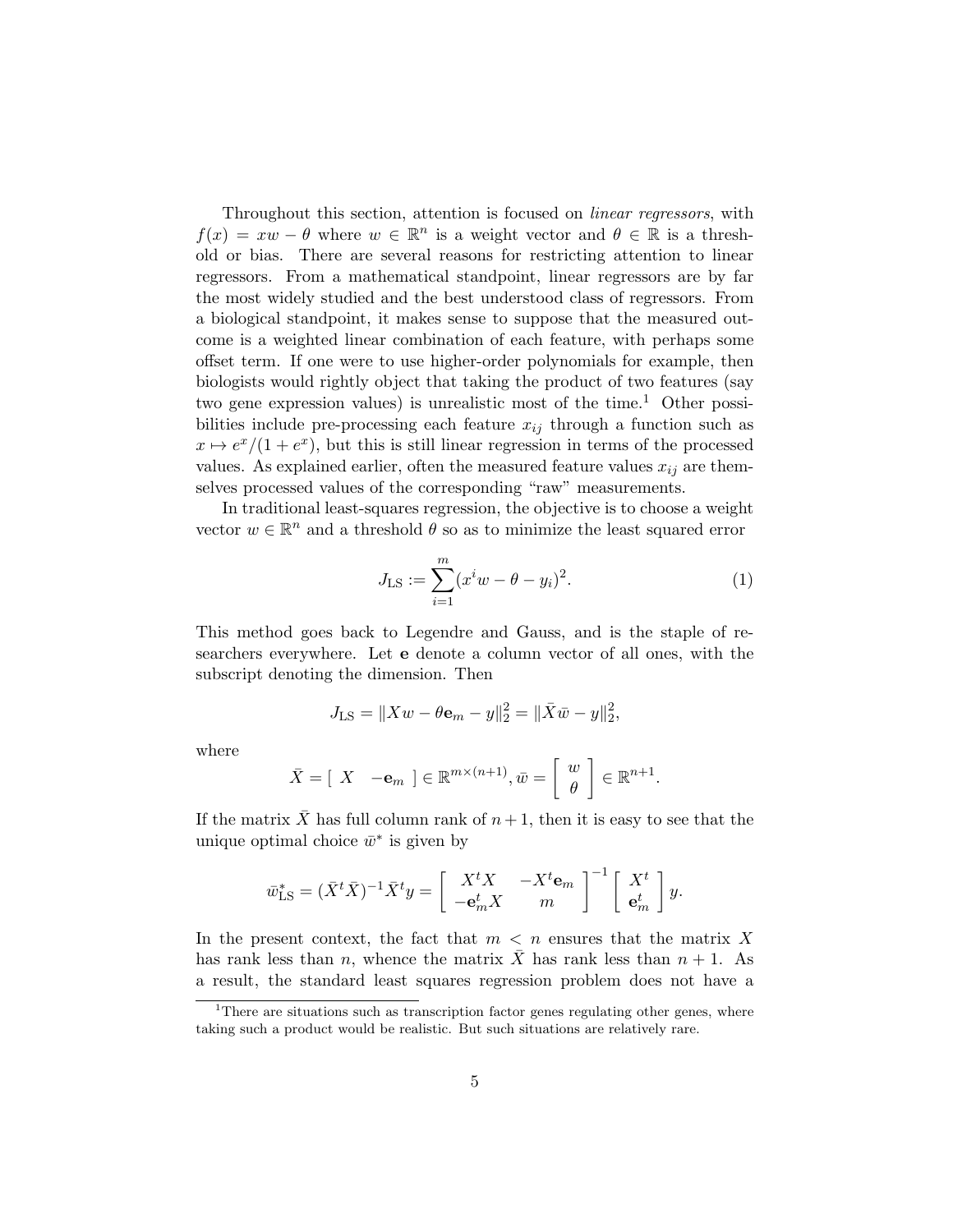unique solution. Therefore one attempts to minimize the least-squares error while imposing various constraints (or penalties) on the weight vector  $w^2$ . Different constraints lead to different problem formulations. An excellent and very detailed treatment of the various topics of this bsection can be found in (Hastie *et al.*, 2011, Chapter 3).

Suppose we minimize the least-squared error objective function subject to an  $\ell_2$ -norm constraint on w. This approach to finding a unique set of weights is known as "ridge regression" and is usually credited to Hoerl and Kennard (1970). However, it would perhaps be fairer to credit the Russian mathematician A. N. Tikhonov Tikhonov (1943). In ridge regression the problem is reformulated as

$$
\min \sum_{i=1}^{m} (x^i w - \theta - y_i)^2 \text{ s.t. } ||w||_2 \le t,
$$

where  $t$  is some prespecified bound. In the associated Lagrangian formulation, the problem becomes one of minimizing the objective function

$$
J_{\text{ridge}} := \sum_{i=1}^{m} (x^i w - \theta - y_i)^2 + \lambda ||w||_2^2, \tag{2}
$$

where  $\lambda$  is the Lagrange multiplier. Because of the additional term, the  $(1, 1)$ -block of the Hessian of  $J_{\text{ridge}}$ , which is the Hessian of  $J_{\text{ridge}}$  with respect to w, now equals  $\lambda I_n + X^t X$  which is positive definite even when m < n. Therefore the overall Hessian matrix is positive definite under a mild technical condition, and the problem has a unique solution for every value of the Lagrange parameter  $\lambda$ . However, the major disadvantage of ridge regression is that, in general, every component of the optimal weight vector  $w_{\text{ridge}}$  is nonzero. In the context of biological applications, this means that the regression function makes use of *every* feature  $x_j$ , which is in general undesirable.

Another possibility is to choose a solution  $w$  that has the fewest number of nonzero components, that is, a regressor that uses the fewest number of features. Define  $\, p$ 

$$
||w||_p := \left(\sum_{i=1}^n |w_i|^p\right)^{1/p}
$$

If  $p \geq 1$ , this is the familiar  $\ell_p$ -norm. If  $p < 1$ , this quantity is no longer a norm, as the function  $w \mapsto ||w||_p$  is no longer convex. However, as  $p \downarrow 0$ ,

<sup>&</sup>lt;sup>2</sup>Note that no penalty is imposed on the threshold  $\theta$ .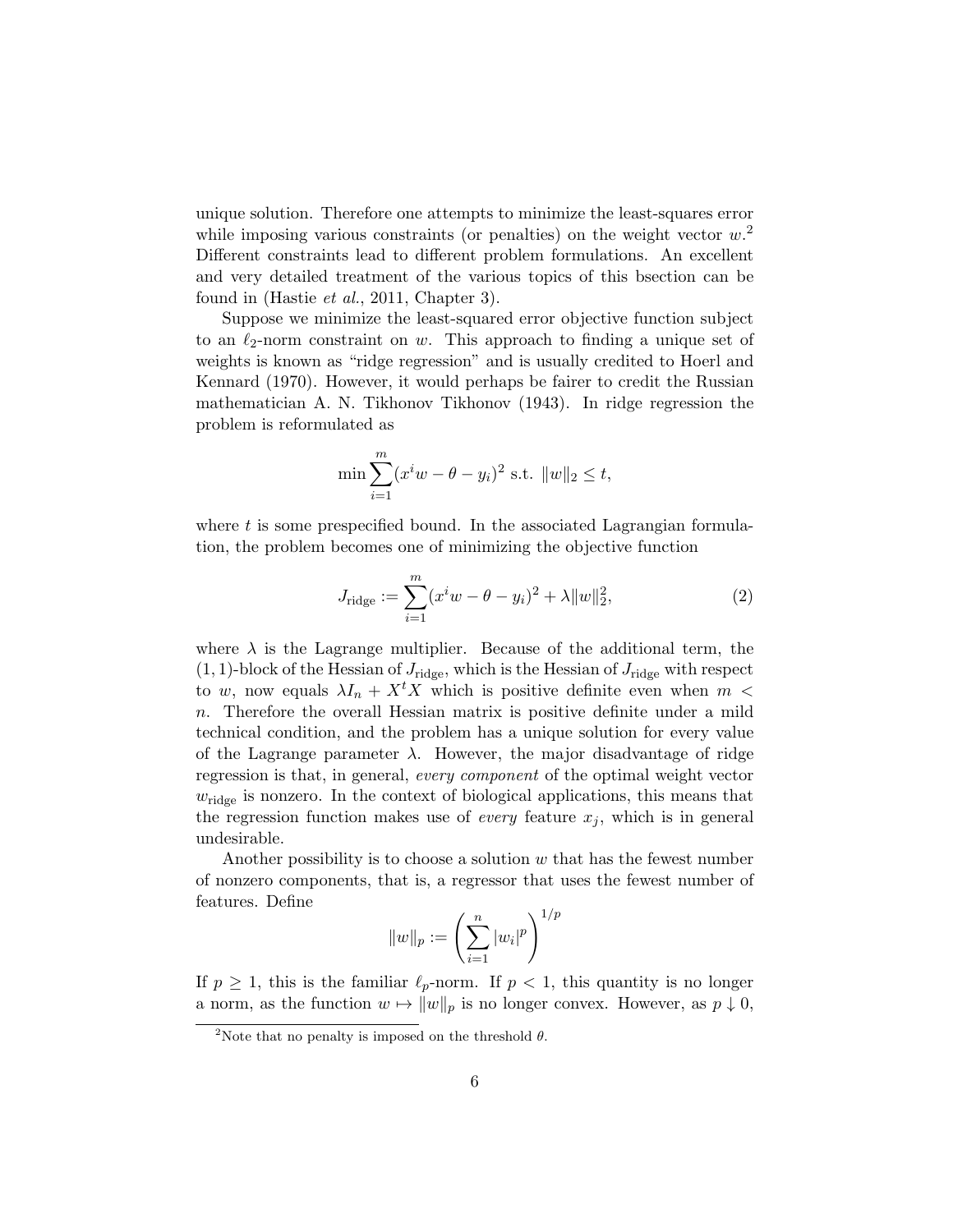the quantity  $||w||_p$  approaches the number of nonzero components of w. For this reason it is common to refer to the " $\ell_0$ -norm" even though  $\|\cdot\|_0$  is not a norm at all. Moreover, it is known Natarajan (1995) that the problem of finding a  $\bar{w}$  such that  $||w||_0$  is minimized is NP-hard.

A very general formulation of the regression problem is to minimize

$$
J_{\mathcal{M}} := \sum_{i=1}^{m} (x^i w - \theta - y_i)^2 + \mathcal{R}(w), \tag{3}
$$

where  $\mathcal{R}: \mathbb{R}^n \to \mathbb{R}_+$  is a norm known as the "regularizer." This problem is analyzed at a very high level of generality in Negabhan  $et \ al. (2012)$ , where the least-squares error term is replaced by an arbitrary convex "loss" function. In the interests of simplicity, we do not discuss the results of Negabhan et al. (2012) in their full generality, and restrict the discussion to least-squares regression alone.

In Tibshirani (1996) it is proposed to minimize the least-squared error objective function subject to an  $\ell_1$ -norm constraint on the weight vector w. In Lagrangian formulation, the problem is to minimize

$$
J_{\text{lasso}} := \sum_{i=1}^{m} (x^i w - \theta - y_i)^2 + \lambda ||w||_1,
$$
 (4)

where  $\lambda$  is the Lagrange multiplier. The acronym "lasso" is coined in Tibshirani (1996), and stands for "least absolute shrinkage and selection operator". The lasso penalty can be rationalized by observing that  $\|\cdot\|_1$  is the convex relaxation of the " $\ell_0$ -norm." The behavior of the solution to the lasso algorithm depends on the choice of the upper bound  $t$ . A detailed analysis of the Lagrangian formulation (4) and its dual problem is carried out in Osborne *et al.* (2000). It is shown there that, if the Lagrange multiplier  $\lambda$ in (4) is sufficiently large, say  $\lambda > \lambda_{\text{max}}$ , then the only solution to the lasso minimization problem is  $w = 0$ . Moreover, the threshold  $\lambda_{\text{max}}$  is not easy to estimate a priori. An optimal solution is defined to be "regular" in  $OS$ borne et al., 2000, Definition 3.3) if it satisfies some technical conditions. In every problem there is at least one regular solution. Moreover, every regular optimal weight vector has at most m nonzero entries; see (Osborne et al., 2000, Theorem 3.5).

In many applications, some of the columns of the matrix  $X$  are highly correlated. For instance, if the indices  $j$  and  $k$  correspond to two genes that are in the same biological pathway, then their expression levels would vary in tandem across all samples. Therefore the column vectors  $x_j$  and  $x_k$  would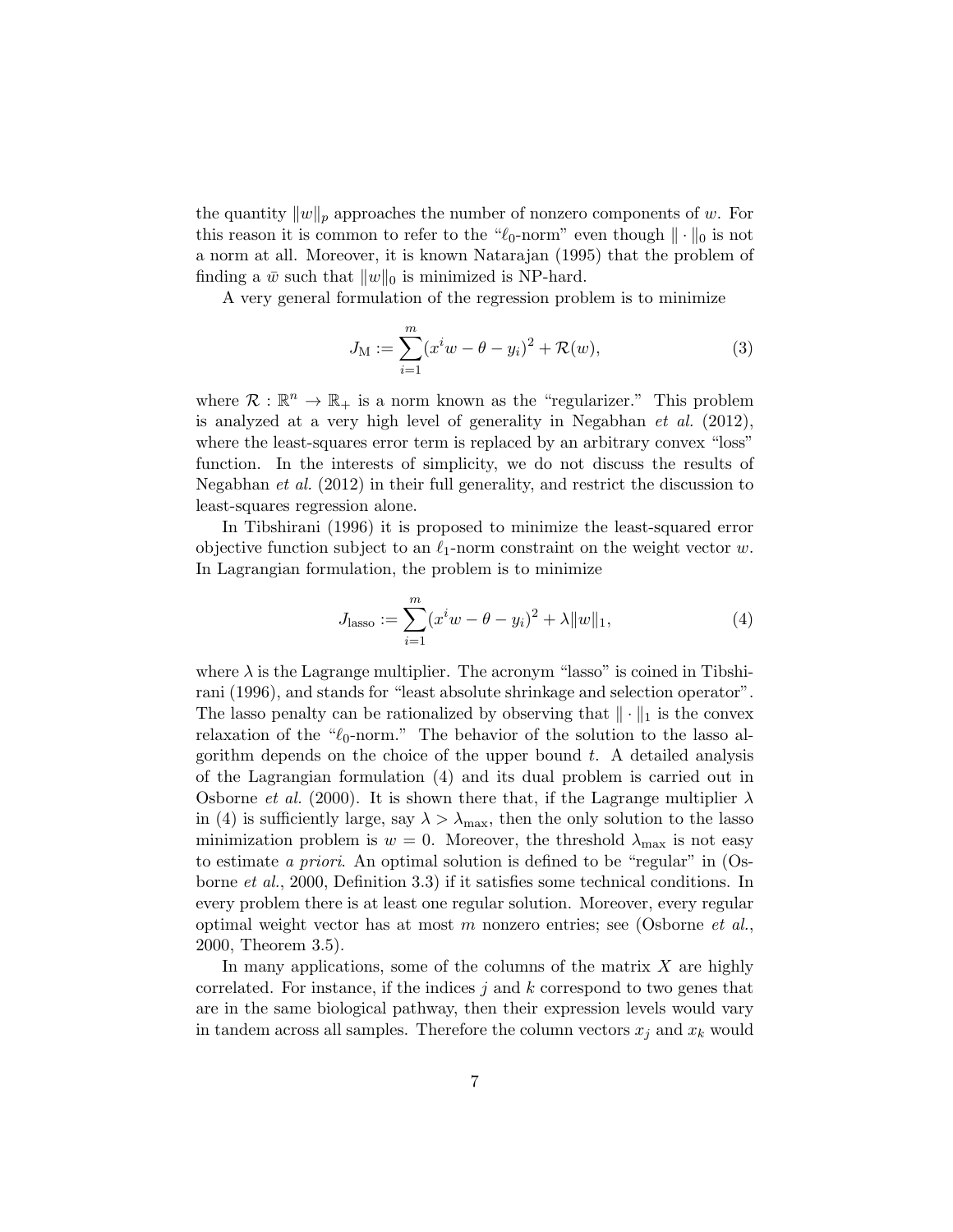be highly correlated. In such a case, ridge regression tends to assign nearly equal weights to each. At the other extreme, lasso tends to choose just one amongst the many correlated columns and to discard the rest; which one gets chosen is often a function of the "noise" in the measurements. In biological data sets, it is reasonable to expect that expression levels of genes that are in a common pathway are highly correlated. In such a situation, it is undesirable to choose just one amongst these genes and to discard the rest; it is also undesirable to choose all of them, as that would lead to too many features being chosen. It would be desirable to choose more than one, but not all, of the correlated columns. This is achieved by the so-called "elastic net" algorithm, introduced in Zou and Hastie (2005), which is a variation of the lasso algorithm. In this algorithm, the penalty aims to constrain, not the  $\ell_1$ -norm of the weight w, but a weighted sum of its  $\ell_1$ -norm and  $\ell_2$ -norm squared. The problem formulation in this case, in Lagrangian form, is to choose  $w$  so as to minimize

$$
J_{\text{EN}} := \sum_{i=1}^{n} (x^i w - \theta - y_i)^2 + \lambda [\mu ||w||_2^2 + (1 - \mu) ||w||_1],\tag{5}
$$

where  $\mu \in (0, 1)$ . Note that if  $\mu = 0$ , then the elastic net algorithm becomes the lasso, whereas with  $\mu = 1$ , the elastic net algorithm becomes ridge regression. Thus the elastic net algorithm provides a bridge between the two. Note that the penalty term in the elastic net algorithm is not a norm, due to the presence of the squared term; hence the elastic net algorithm is not covered by the very thorough analysis in Negabhan *et al.*  $(2012)$ . A useful property of the elastic net algorithm is brought out in (Zou and Hastie, 2005, Theorem 1).

**Theorem 2.1** Assume that  $y, X, \lambda$  are fixed, and let  $\overline{w}$  denote the corresponding minimizer of  $(5)$ . Assume without loss of generality that y is centered, that is,  $y^t e_m = 0$ , and that the columns of X are normalized such that  $||x_j||_2 = 1$  for all j. Let j, k be two indices between 1 and n, and suppose that  $x_j^t x_k \geq 0$ . Then

$$
|w_j - w_k| \le \frac{\|y\|_1}{\lambda \mu} \sqrt{2(1 - x_j^t x_k)}.
$$
 (6)

Since one can always ensure that  $x_j^t x_k^t \geq 0$  by replacing  $x_k$  by  $-x_k$  if necessary, (6) states that if the columns  $x_i$  and  $x_k$  are highly correlated, then the corresponding coefficients in the regressor are nearly equal. Unlike in the lasso algorithm, there do not seem to be many results on the number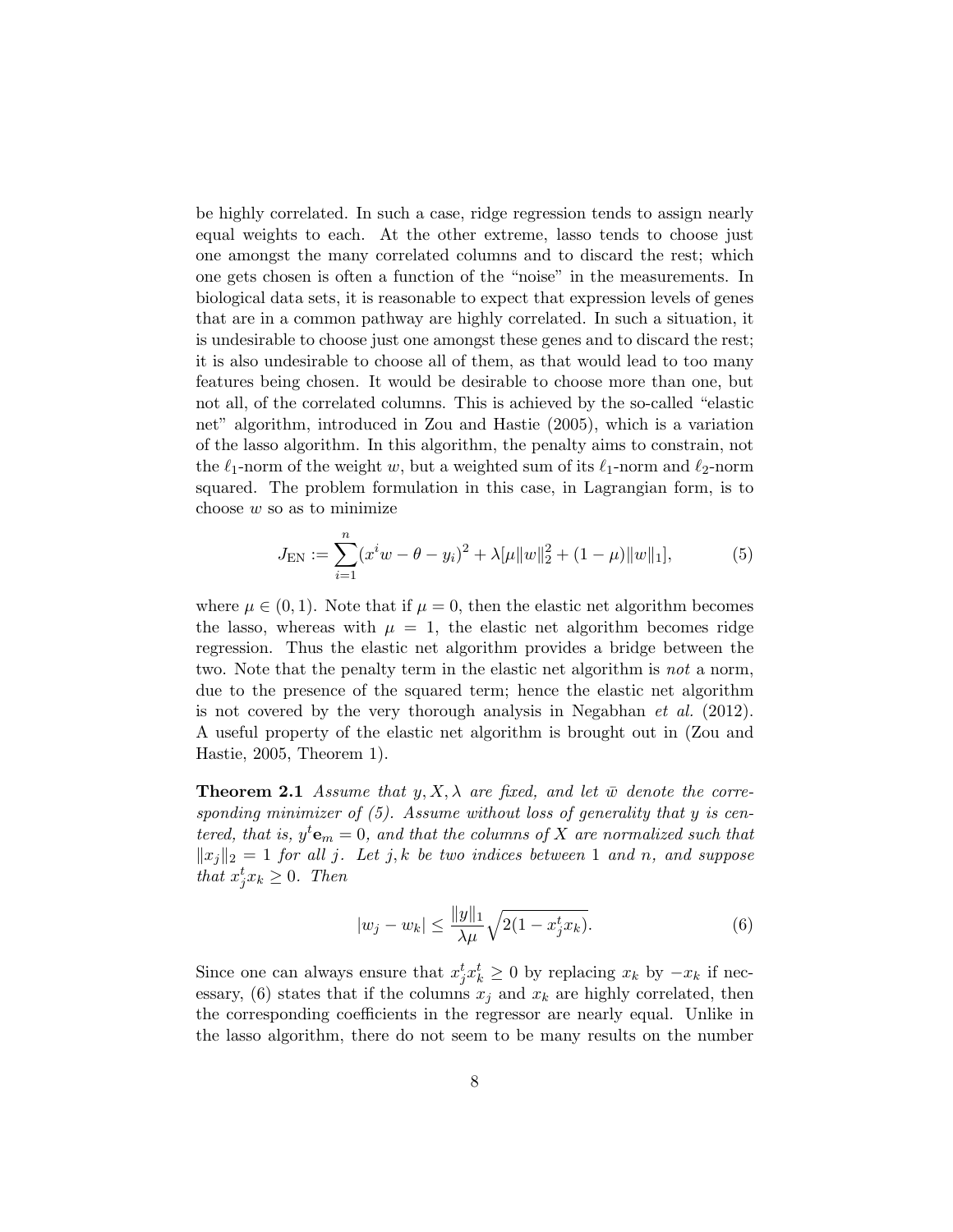of nonzero weights that are chosen by the elastic net algorithm. It can and often does happen that the number of features chosen is larger than  $m$ , the number of samples. However, as explained above, this is often seen as a desirable feature when the columns of the matrix  $X$  are highly correlated, as they often are in biology data sets.

Next we discuss several versions of the problem formulation in (3) corresponding to diverse choices of the penalty norm  $\mathcal{R}$ , culminating in some open problems that are relevant to biological applications. The "pure" lasso algorithm tries to choose as few distinct features as possible in the regressor. However, it may be worthwhile to partition the set of features  $\mathcal{N} = \{1, \ldots, n\}$  into g groups  $G_1, \ldots, G_g$ , and then choose a regressor that selects elements from as few distinct groups as possible, without worrying about the number of features chosen. This is achieved by the so-called group lasso algorithm introduced in Bakin (1999) and Lin and Zhang (2006). Let  $n_l := |G_l|$  for  $l = 1, \ldots, g$ . In the grouped lasso algorithm, the objective function is

$$
J_{\text{GL}} = \sum_{i=1}^{m} (x^i w - \theta - y_i)^2 + \lambda \sum_{l=1}^{g} \sqrt{n_l} \|w_{G_l}\|_2, \tag{7}
$$

where  $w_{G_l} \in \mathbb{R}^n$  is determined from w by setting  $w_j = 0$  for all  $j \notin G_l$ . It is clear that, depending on the relative sizes of the various groups, one weight vector can have more nonzero components than another, and yet the number of distinct groups to which these nonzero components belong can be smaller. In the limiting case, if the number of groups is taken as  $n$  and each group is taken to consist of a singleton set, then the grouped lasso reduces to the standard lasso algorithm. A further variation is the so-called sparse group lasso algorithm introduced in Friedman et al. (2010); Simon et al. (2012), where the objective is simultaneously to choose features from as few distinct groups as possible, and within the chosen groups, choose as few features as possible. The objective function in the sparse group lasso (SGL) algorithm is

$$
J_{\text{SGL}} = \sum_{i=1}^{m} (x^i w - \theta - y_i)^2 + \lambda \sum_{l=1}^{g} [(1 - \mu) \|w_{G_l}\|_1 + \mu \|w_{G_l}\|_2],\qquad(8)
$$

where as always  $\mu \in [0, 1]$ .

The above formulations of the GL and SGL norms based on the assumption that the various groups do not overlap. However, in some biological applications it makes sense to permit overlapping group decompositions. Specifically, at a first-level of approximation a gene regulatory network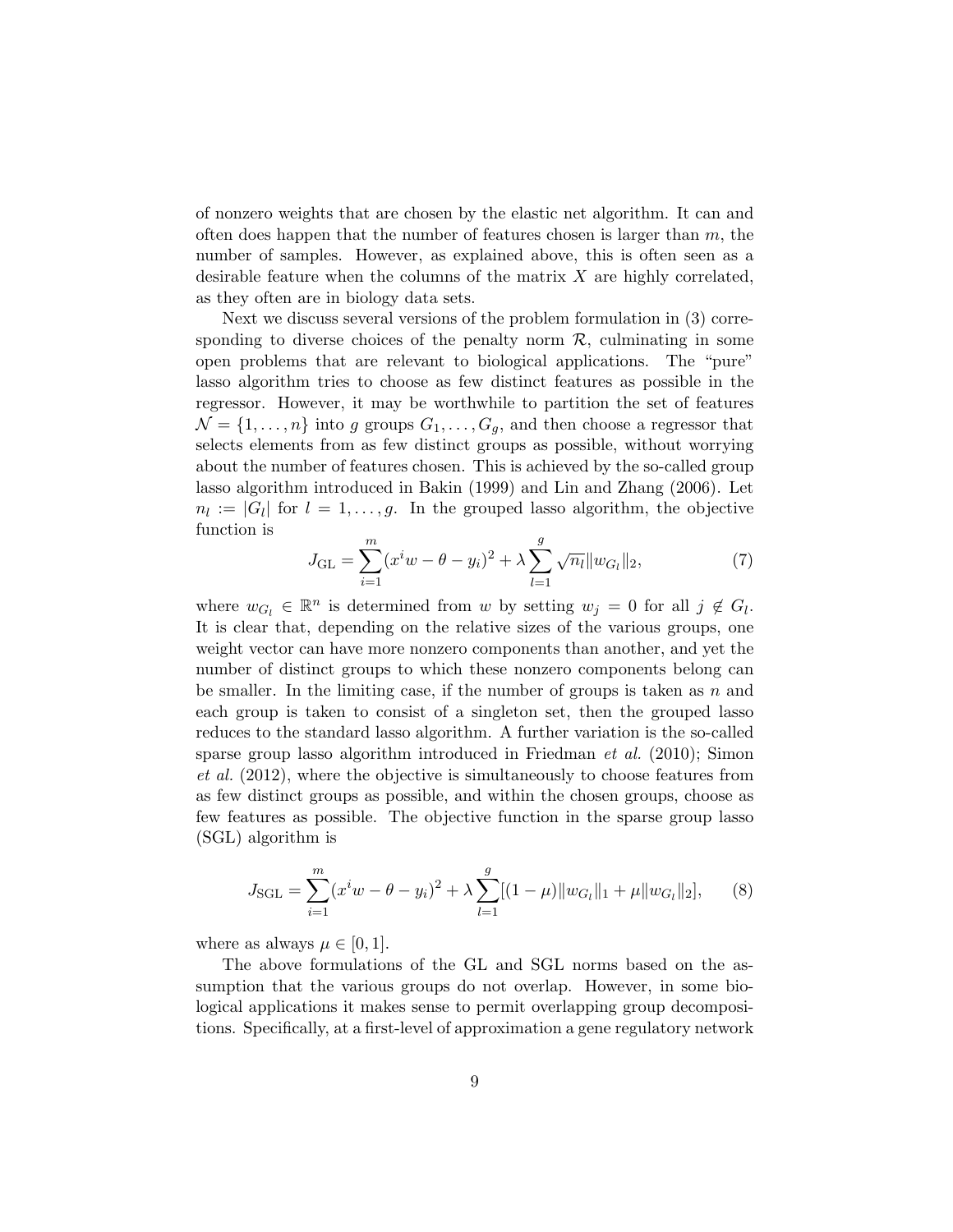

Figure a: Two regulatory networks. (i) A network without overlapping groups. (ii) A network with overlapping groups.

(GRN) can be modelled as a directed acyclic graph (DAG), wherein the root nodes can be interpreted as master regulator genes, and directed paths can be interpreted as biological pathways. In such a case, one seeks to explain the available data, not by choosing the fewest number of genes, but rather by the fewest number of pathways. To illustrate, consider the baby example shown in Figure a, where genes 1 and 2 are master regulators, while genes 3 through 7 are regulated genes. Some are regulated directly by a master regulator gene, while others are indirectly regulated. In Figure a(i), there are four pathways, namely

$$
G_1 = \{1, 2, 4\}, G_2 = \{1, 2, 5\}, G_3 = \{1, 3, 6\}, G_4 = \{1, 3, 7\},
$$

whereas in Figure a(ii) there are also four pathways, namely

$$
G_1 = \{1, 2, 4\}, G_2 = \{1, 2, 5\}, G_3 = \{1, 3, 5\}, G_4 = \{1, 3, 6\}.
$$

Ideally, we would like to choose a set of features that intersect with as few pathways as possible. We will return to this example after presenting available theories for sparse regression with overlapping groups.

To date, various versions of group or sparse group lasso with overlapping groups have been proposed. As before, let  $G_1, \ldots, G_g$  be subsets of  $\mathcal{N} =$  $\{1, \ldots, n\}$ , but now *without* the assumption that the groups are pairwise disjoint. The penalty-augmented optimization problems are the same as in (7) and (8) respectively; however, the objective functions are now referred to as  $J_{\text{GLO}}$  and  $J_{\text{SGLO}}$  to suggest (sparse) group lasso with overlap. For the case of overlapping groups, the theory developed in Negabhan et al. (2012) continues to apply so long as the penalty terms in (7) and (8) respectively are "decomposable." The most general results available to date address the case where the groups are "tree-structured," that is,

$$
G_i \cap G_j \neq \emptyset \Rightarrow \{ G_i \subseteq G_j \text{ or } G_j \subseteq G_i \}. \tag{9}
$$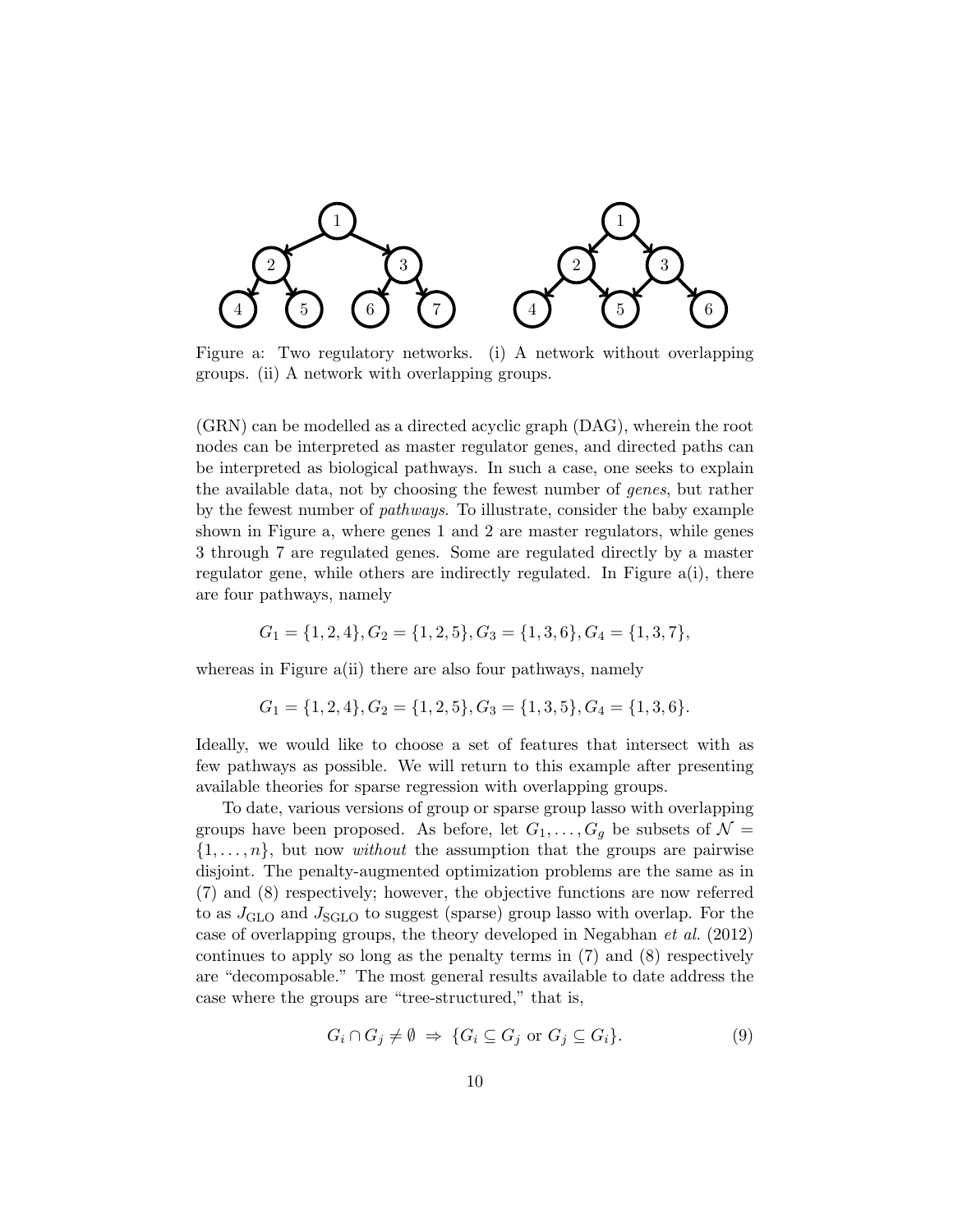See for example Obozinski et al. (2011); Jenetton et al. (2011).

Now, if we examine the groups associated with the network in Figure a(i), it is obvious that (9) is not satisfied. However, there is a slight modification that would permit (9) to hold, namely to drop the root node and retain only the successors. Thus the various groups are

$$
G_1 = \{4\}, G_2 = \{5\}, G_3 = \{6\}, G_4 = \{7\},
$$
  

$$
G_5 = \{2, 4\}, G_6 = \{2, 5\}, G_7 = \{3, 6\}, G_8 = \{3, 7\}.
$$

However, there is no way of modifying the groups so as to ensure that (9) holds for the network in Figure a(ii). The reason is easy to see. The "tree structure" assumption (9) implies that there is only one path between every pair of nodes. But this is clearly not true in Figure a(ii), because there are two distinct paths from node 1 to node 5. Moreover, a little thought would reveal that that the assumption of tree-structured groups does not really permit truly overlapping groups. In particular, if (9) holds, then the collection of sets  $\{G_1, \ldots, G_q\}$  can be expressed as a union of chains in the form

$$
G_{11} \subseteq \ldots \subseteq G_{1g_1}, \ldots, G_{s1} \subseteq \ldots \subseteq G_{sg_s},
$$

where the "maximal" sets  $G_{ig_i}$  are pairwise disjoint and together span the total feature set  $\mathcal{N} = \{1, \ldots, n\}$ . Now, in a biological network, it makes no sense to impose a condition that there must be only path between every pair of nodes. Therefore the problem of defining a decomposable norm penalty for inducing other types of sparsity besides tree-structure, especially the types of sparsity that are consistent with biology, is still open.

We conclude this section with a new algorithm and its application to sparse regression. This represents joint work with Mehmet Eren Ahsen and will be presented in more complete form elsewhere. A special case of SGL is obtained by choosing just one group, which perforce has to equal  $N$ , so that

$$
J_{\text{MEN}} = \sum_{i=1}^{m} (x^i w - \theta - y_i)^2 + \lambda [(1 - \mu) \|w\|_1 + \mu \|w\|_2]. \tag{10}
$$

Of course, since the entire index set  $\mathcal N$  is chosen as one group, there is nothing "sparse" about it. Note that the only difference between (10) and (5) is that the  $\ell_2$ -norm is not squared in the former. For this reason, the above approach is called the " modified elastic net" or MEN algorithm. Unlike in EN, the penalty (or constraint) term in MEN is a norm, being a convex combination of the  $\ell_1$ - and  $\ell_2$ -norms. In several examples, the MEN algorithm appears to combine the accuracy of EN with the sparsity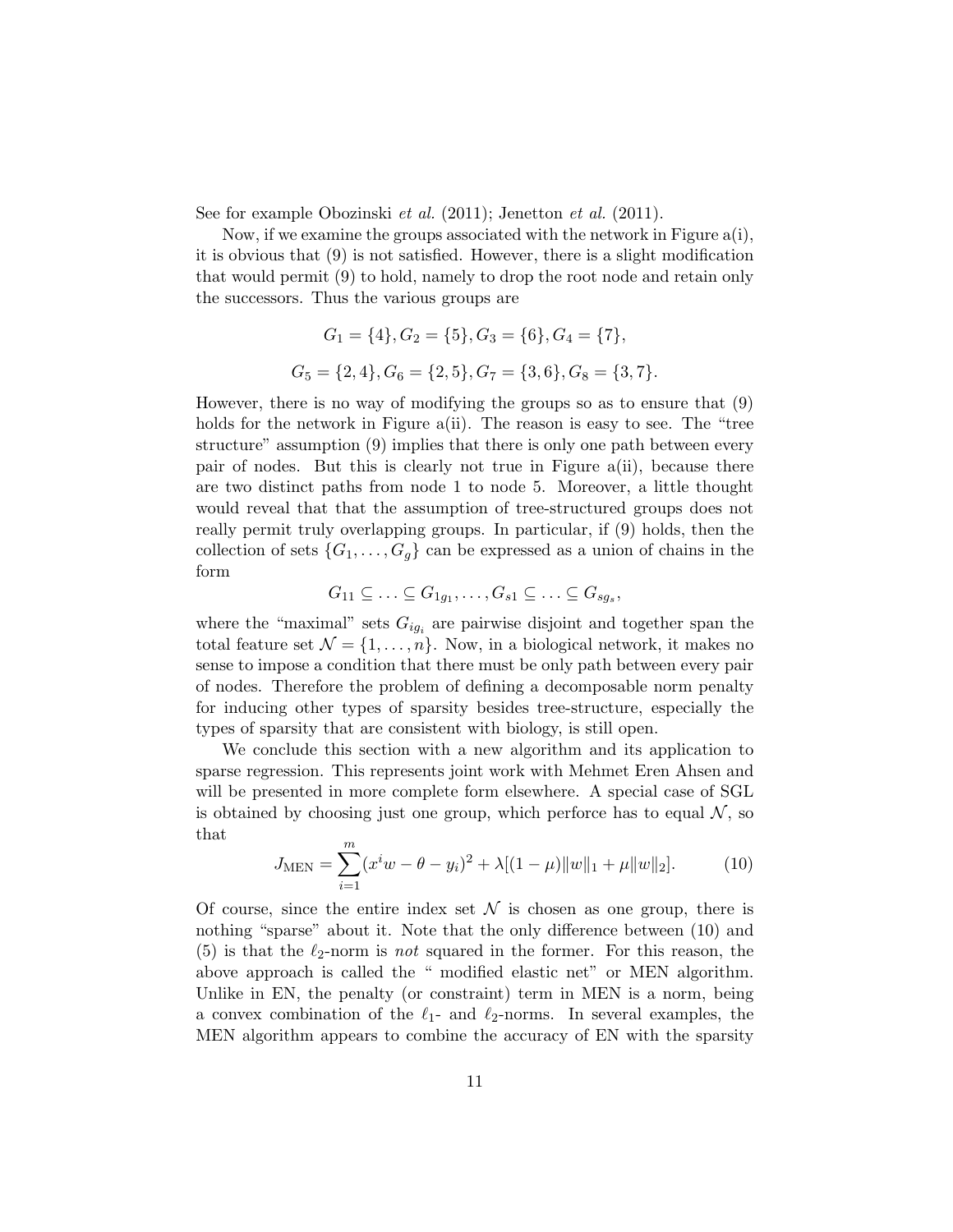of lasso. It is relatively easy to prove an analog of Theorem 2.1 for the MEN algorithm. That is, unlike in lasso but as in EN, MEN assigns nearly equal weights to highly correlated features. But further theoretical analysis remains to be carried out.

The MEN algorithm was applied to the TCGA ovarian cancer data (The Cancer Genome Atlas Network (2011)) to predict the time to tumor recurrence. Specifically, both times to tumor recurrence as well as expression levels for 12,042 genes are available for 283 patients. Out of these, 40 patients whose tumors recurred before 210 days or after 1,095 days were excluded from the study as being "extreme" cases. The remaining 243 samples were analyzed using MEN with recursive feature elimination. The results are shown in Figure b. The number of features and the average percentage error in absolute value are shown in Table 1.

| Algorithm   | No. of          | Average     |
|-------------|-----------------|-------------|
|             | <b>Features</b> | Perc. Error |
| LASSO       | 43              | 16.14\%     |
| Elastic Net | 60              | 14.35&      |
| MEN         | 49              | 14.91%      |

Table 1: Comparison of three algorithms on TCGA ovarian cancer data on time to tumor recurrence, with extreme cases excluded.

### 3 Compressed Sensing

In recent years, there have been several results that are grouped under the general heading of "compressed sensing" or "compressive sensing". Both expressions are in use, but "compressed sensing" is used in this paper. The problem can be roughly stated as follows: Suppose  $x \in \mathbb{R}^n$  is an unknown vector but with known structure; is it possible to determine  $x$  either exactly or approximately, by taking  $m \ll n$  linear measurements of x? The area of research that goes under this broad heading grew spectacularly during the first decade of the new millennium.<sup>3</sup> As summarized in the introduction of the paper Donoho (2006a), the impetus for recent work in this area was the desire to find algorithms for data compression that are "universal" in the sense of being nonadaptive (i.e., do not depend on the data). In

 ${}^{3}$ In Davenport *et al.* (2012) it is suggested a precursor of compressed sensing can be found in a paper that dates back to 1795!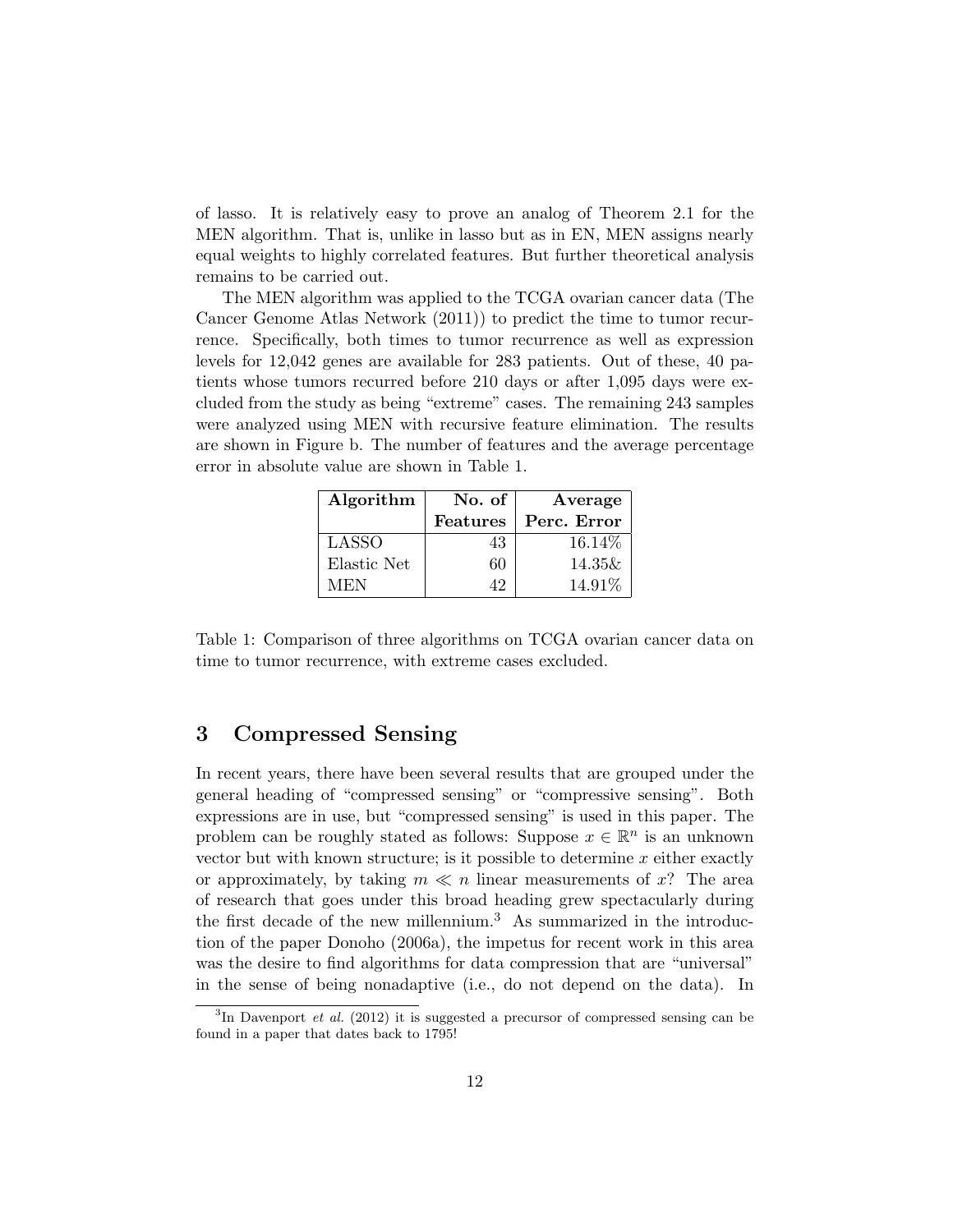

Figure b: Predicted vs. actual times to tumor recurrence in 243 ovarian cancer patients. The results for lasso are at the top, those for the elastic net are in the middle and those for the modified elastic net algorithm are at the bottom.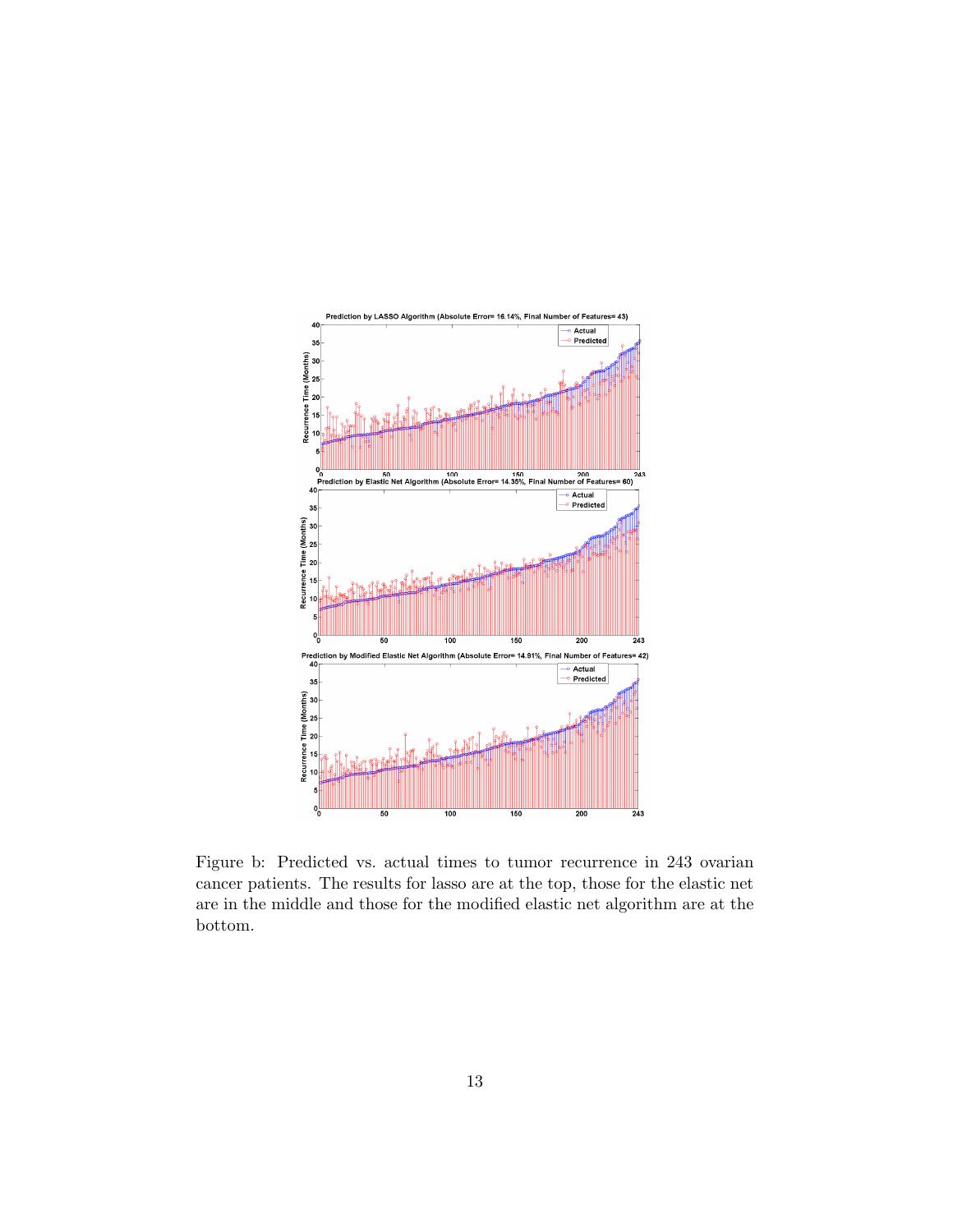the original papers in this area, the results and proofs were a mixture of sampling, signal transformation (time domain to frequency domain and vice versa), randomness etc. However, as time went on, the essential ingredients of the approach were identified, thus leading to a very streamlined theory that clearly transcends its original application domains of image and signal processing.

The motivation for discussing compressed sensing theory in the present paper is the following: Whether it is in compressed sensing or in computational biology, one searches for a relatively simple explanation of the observations. Therefore it may potentially be possible to borrow some of the basic ideas from compressed sensing theory and adapt them to problems in cancer biology. Compressed sensing theory as it currently stands cannot directly be applied to the analysis of biological data sets, because the fundamental assumption in compressed sensing theory is that one is able to choose the so-called measurement matrix, called A throughout this paper. Note that in statistics, the matrix  $A$  is often referred to as the "design" matrix. However, in biological applications this matrix is often fixed, and one does not have the freedom to choose, i.e. to "design" it. However, in biological (and other) applications, the measurement matrix is given, and one does not have the freedom to change it. Nevertheless, the developments in this area are too important to be ignored by computational biologists. The hope is that, by understanding the core arguments of compressed sensing theory and building on them, it will be possible for the computational biology community to develop a similarly successful theory for their application domain. Therefore an introductory treatment of compressed sensing is included here.

The major developments in this area are generally associated with the names of Candès, Donoho, Romberg, and Tao, though several other researchers have also made important contributions. See Donoho (2006a) for one of the earliest comprehensive papers, as well Donoho (2006a,b); Candès  $(2008)$ ; Candès and Tao  $(2005, 2007)$ ; Candès and Plan  $(2009)$ ; Romberg  $(2009)$ ; Cohen *et al.*  $(2009)$ . The survey paper Davenport *et al.*  $(2012)$  and a recent paper Negabhan et al. (2012) contain a wealth of bibliographic references that can be followed up by interested readers.

We begin by introducing some notation. Suppose  $m, n, k$  are given integers, with  $n \geq 2k$ . For convenience, we denote the set  $\{1, \ldots, n\}$  by N throughout. For a given vector  $x \in \mathbb{R}^n$ , let supp $(x)$  denote its support, that is, supp $(x) = \{i : x_i \neq 0\}$ . Let  $\Sigma_k = \{x \in \mathbb{R}^n : |\text{supp}(x)| \leq k\}$ . Thus  $\Sigma_k$ denotes the set of "k-sparse" vectors in  $\mathbb{R}^n$ , or in other words, the set of  $n$ -dimensional vectors that have  $k$  or fewer nonzero components. For each vector  $x \in \mathbb{R}^n$ , integer  $k < n$ , and norm  $\|\cdot\|$  on  $\mathbb{R}^n$ , the symbol  $\sigma_k(x, \|\cdot\|)$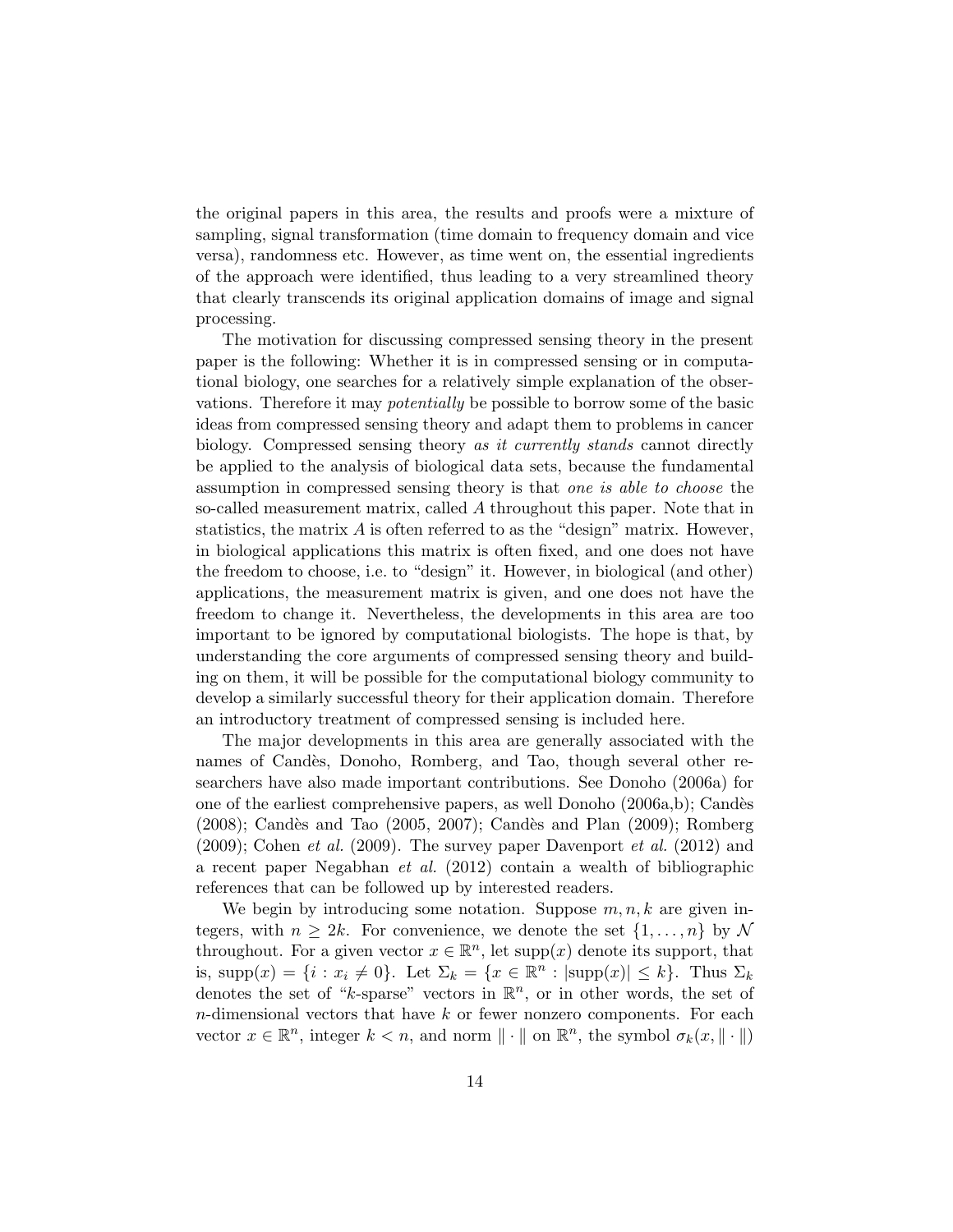denotes the distance from x to  $\Sigma_k$ , that is,

$$
\sigma_k(x, \| \cdot \|) = \inf \{ \|x - z\| : z \in \Sigma_k \}.
$$

The quantity  $\sigma_k(x, \|\cdot\|)$  is called the "sparsity measure" of the vector x of order k with respect to the norm  $\|\cdot\|$ . It is obvious that  $\sigma_k(x, \|\cdot\|)$  depends on the underlying norm. However, if  $\|\cdot\|$  is one of the  $\ell_p$ -norms, then it is easy to compute  $\sigma_k(x, \|\cdot\|)$ . Specifically, given k, let  $\Lambda_0$  denote the index set corresponding to the k-largest components of  $x$  in magnitude, and let  $x_{\Lambda_0^c}$  denote the vector that results by replacing the components of x in the set  $\Lambda_0$  by zeros. (It is convenient to think of  $x_{\Lambda^c}$  as an element of  $\mathbb{R}^n$  rather than an element of  $\mathbb{R}^{n-k}$ .) Then, whenever  $p \in [1,\infty]$ , it is easy to see that

$$
\sigma_k(x, \| \cdot \|_p) = \| x_{\Lambda_0^c} \|_p.
$$

Next, the so-called " restricted isometry property" (RIP) is introduced. Note that in some cases the RIP can be replaced by a weaker property known as the "null space property" (Cohen *et al.*  $(2009)$ ). However, the objective of the present paper is not to present the most general results, but rather to present reasonably general results that are easy to explain. So the exposition below is confined to the RIP.

**Definition 3.1** Suppose  $A \in \mathbb{R}^{m \times n}$ . We say that A satisfies the Restricted Isometry Property (RIP) of order k with constant  $\delta_k$  if

$$
(1 - \delta_k) \|u\|_2^2 \le \langle u, Au \rangle \le (1 + \delta_k) \|u\|_2^2, \ \forall u \in \Sigma_k. \tag{11}
$$

So the matrix A has the RIP of order k with constant  $1 - \delta_k$  if the following property holds: For every choice of  $k$  or fewer columns of  $A$  (say the columns in the set  $J \subseteq \mathcal{N}$  where  $|J| \leq k$ , the spectrum of the symmetric matrix  $A_J^t A_J$  lies in the interval  $[1 - \delta_k, 1 + \delta_k]$ , where  $A_J \in \mathbb{R}^{m \times |J|}$  denotes the submatrix of A consisting of all rows and the columns corresponding to the indices in J.

If integers  $n, k$  are specified, the integer  $m$  has to be sufficiently large in order for the matrix A to satisfy the RIP.

**Theorem 3.1** ((Davenport et al., 2012, Theorem 1.4)) Suppose  $A \in \mathbb{R}^{m \times n}$ satisfies the RIP or order 2k with constant  $\delta_{2k} \in (0, 1/2]$ . Then

$$
m \ge ck \log(n/k) = ck(\log n - \log k),\tag{12}
$$

where

$$
c = \frac{1}{2\log(\sqrt{24} + 1)} \approx 0.28.
$$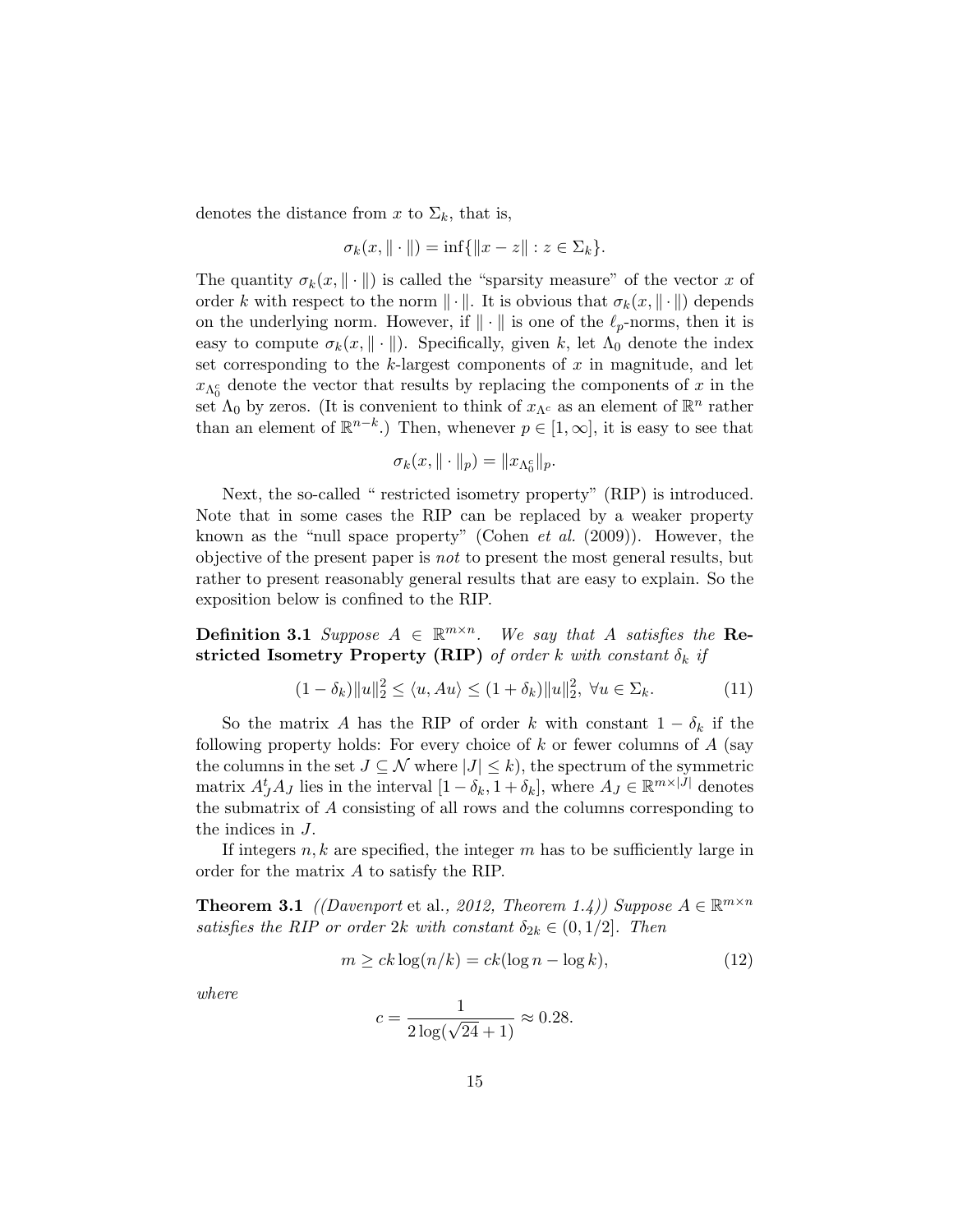Next we state some of the main known results in compressed sensing. The theorem statement below corresponds to (Candès, 2008, Theorem 1.2) and (Davenport et al., 2012, Theorem 1.9). It can be compared with (Candès and Plan, 2009, Theorem 1.4)).

**Theorem 3.2** Suppose  $A \in \mathbb{R}^{m \times n}$  satisfies the RIP of order  $\delta_{2k}$  with constant  $\delta_{2k} < \sqrt{2} - 1$ , and that  $y = Ax + \eta$  for some  $x \in \mathbb{R}^n$  and  $\eta \in \mathbb{R}^m$  with  $\|\eta\|_2 \leq \epsilon$ . Let  $\mathcal{B}_{\epsilon}(y) := \{z \in \mathbb{R}^n : \|y - Az\|_2 \leq \epsilon\}$ , and define

$$
\hat{x} = \underset{z \in \mathcal{B}_{\epsilon}(y)}{\operatorname{argmin}} \|z\|_1. \tag{13}
$$

Then

$$
\|\hat{x} - x\|_2 \le C_0 \frac{\sigma_k(x, \|\cdot\|_1)}{\sqrt{k}} + C_2 \epsilon,
$$
\n(14)

where

$$
C_0 = 2\frac{1 + (\sqrt{2} - 1)\delta_{2k}}{1 - (\sqrt{2} + 1)\delta_{2k}}, C_2 = \frac{4\sqrt{1 + \delta_{2k}}}{1 - (\sqrt{2} + 1)\delta_{2k}}.
$$
(15)

The formula for  $C_2$  is written slightly differently from that in (Davenport et al., 2012, Theorem 1.9) but is equivalent to it.

**Corollary 3.1** Suppose  $A \in \mathbb{R}^{m \times n}$  satisfies the RIP of order  $\delta_{2k}$  with constant  $\delta_{2k} < \sqrt{2} - 1$ , and that  $y = Ax + \eta$  for some  $x \in \Sigma_k$  and  $\eta \in \mathbb{R}^m$  with  $\|\eta\|_2 \leq \epsilon$ . Let  $\mathcal{B}_{\epsilon}(y) := \{z \in \mathbb{R}^n : \|y - Az\|_2 \leq \epsilon\}$ , and define

$$
\hat{x} = \underset{z \in \mathcal{B}_{\epsilon}(y)}{\operatorname{argmin}} \|z\|_1. \tag{16}
$$

Then

$$
\|\hat{x} - x\|_2 \le C_2 \epsilon,\tag{17}
$$

where  $C_2$  is defined in (15).

**Corollary 3.2** Suppose  $A \in \mathbb{R}^{m \times n}$  satisfies the RIP of order  $\delta_{2k}$  with constant  $\delta_{2k} < \sqrt{2} - 1$ , and that  $y = Ax$  for some  $x \in \Sigma_k$ . Let  $A^{-1}(y) := \{z \in$  $\mathbb{R}^n : y = Az$ , and define

$$
\hat{x} = \underset{z \in A^{-1}(y)}{\text{argmin}} \|z\|_1. \tag{18}
$$

Then  $\hat{x} = x$ .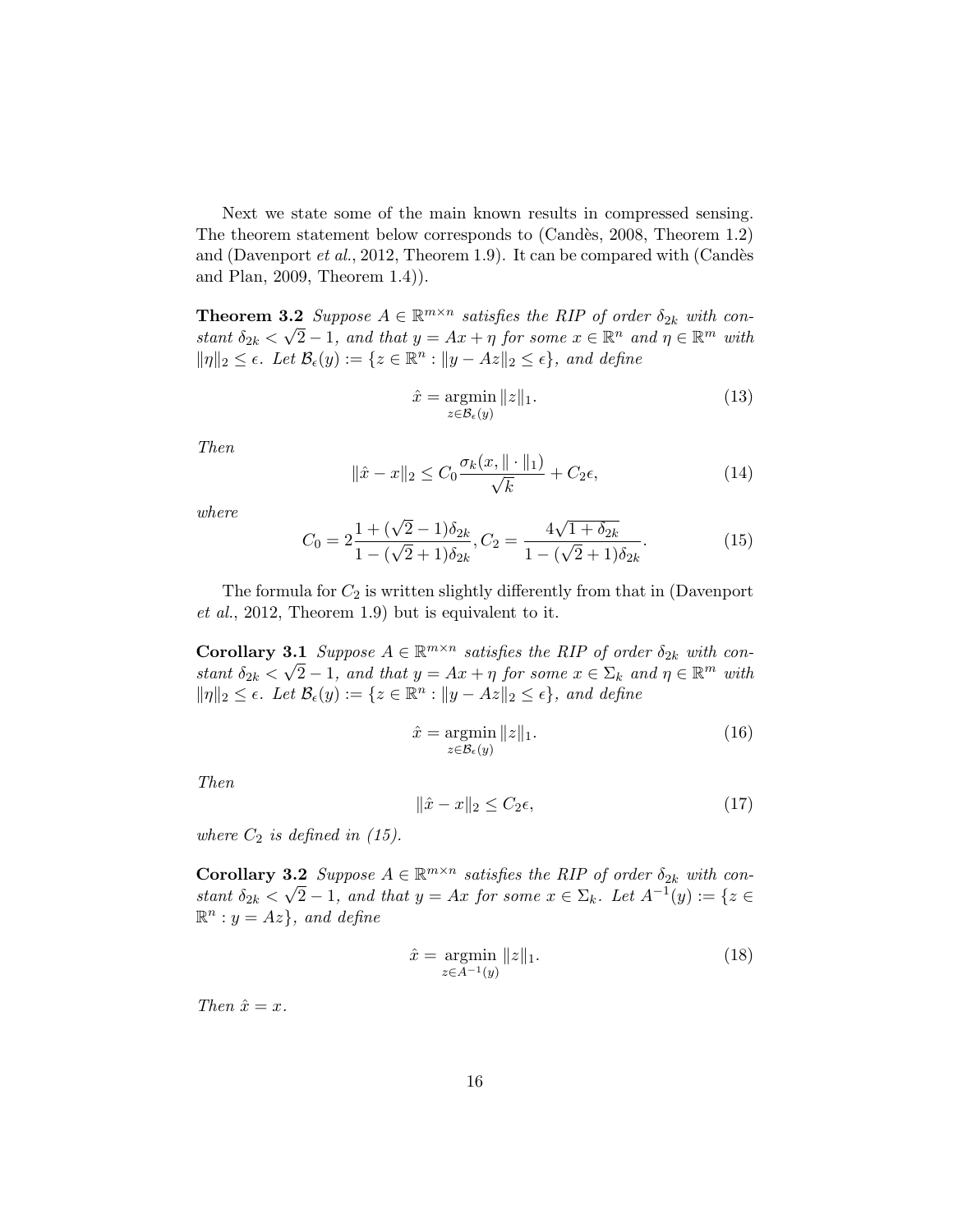Both corollaries follow readily from the bound (14). Note that if  $x \in \Sigma_k$ then  $\sigma_k(x, \|\cdot\|_1) = 0$ . Thus (14) implies that  $\|\hat{x}-x\|_2 \leq C_2 \epsilon$  if there is measurement error, and  $\|\hat{x} - x\|_2 = 0$ , i.e. that  $\hat{x} = x$ , if there no measurement error.

Corollary 3.1 is a simplified version of a corresponding result in Candès and Plan (2009) and is referred to as the "near ideal" property of the lasso algorithm. Suppose that  $x \in \Sigma_k$  so that x is k-sparse. Let S denote the support of x, and let  $A_S \in \mathbb{R}^{m \times |S|}$  denote the submatrix of A consisting of the columns corresponding to indices in S. If an "oracle" knew not only the size of S, but the set S itself, then the oracle could compute  $\hat{x}$  as

$$
\hat{x}_{\text{oracle}} = (A_S^T A_S)^{-1} A_S^T y = x + (A_S^T A_S)^{-1} A_S^T \eta.
$$

Then the error would be

$$
\|\hat{x}_{\text{oracle}} - x\|_2 = \|(A_S^T A_S)^{-1} A_S^T \eta\|_2 \le \text{const} \cdot \epsilon
$$

for some appropriate constant. On the other hand, if  $x \in \Sigma_k$ , then  $\sigma_k(x, \|\cdot\|)$  $\Vert$ <sub>1</sub> $) = 0$ , and the right side of (14) reduces to (17), that is,

$$
\|\hat{x} - x\|_2 \le C_2 \epsilon.
$$

The point therefore is that, if the matrix A satisfies RIP, and the constant  $\delta_{2k}$  satisfies the "compressibility condition"  $\delta_{2k} < \sqrt{2}-1$ , then the meansquared error of the solution to the optimization problem (16) is bounded by a fixed (or "universal") constant times the error bound achieved by an "oracle" that knows the support of  $x$ .

The advantage of the above theorem statements, which are taken from Candès (2008); Davenport *et al.* (2012), is that the role of various conditions is clearly delineated. For instance, the construction of a matrix  $A \in \mathbb{R}^{m \times n}$ that satisfies the RIP is usually achieved by some randomized algorithm. In (Candès and Tao, 2005, Theorem 1.5) such a matrix is constructed by taking the columns of A to be samples of i.i.d. Gaussian variables. In Achlioptas (2003), Bernoulli processes are used to construct A, which has the advantage of ensuring that all elements  $a_{ij}$  have just three possible values, namely  $0, +1, -1$ . A simple proof that the resulting matrices satisfy the RIP with high probability is given in Baraniuk *et al.* (2008). Neither of these construction methods is *quaranteed* to generate a matrix A that satisfies RIP. Rather, the resulting matrix A satisfies RIP with some probability, say  $\geq 1-\gamma_1$ . The probability  $\gamma_1$  that the randomized method may fail to generate a suitable A matrix can be bounded using techniques that have nothing to do with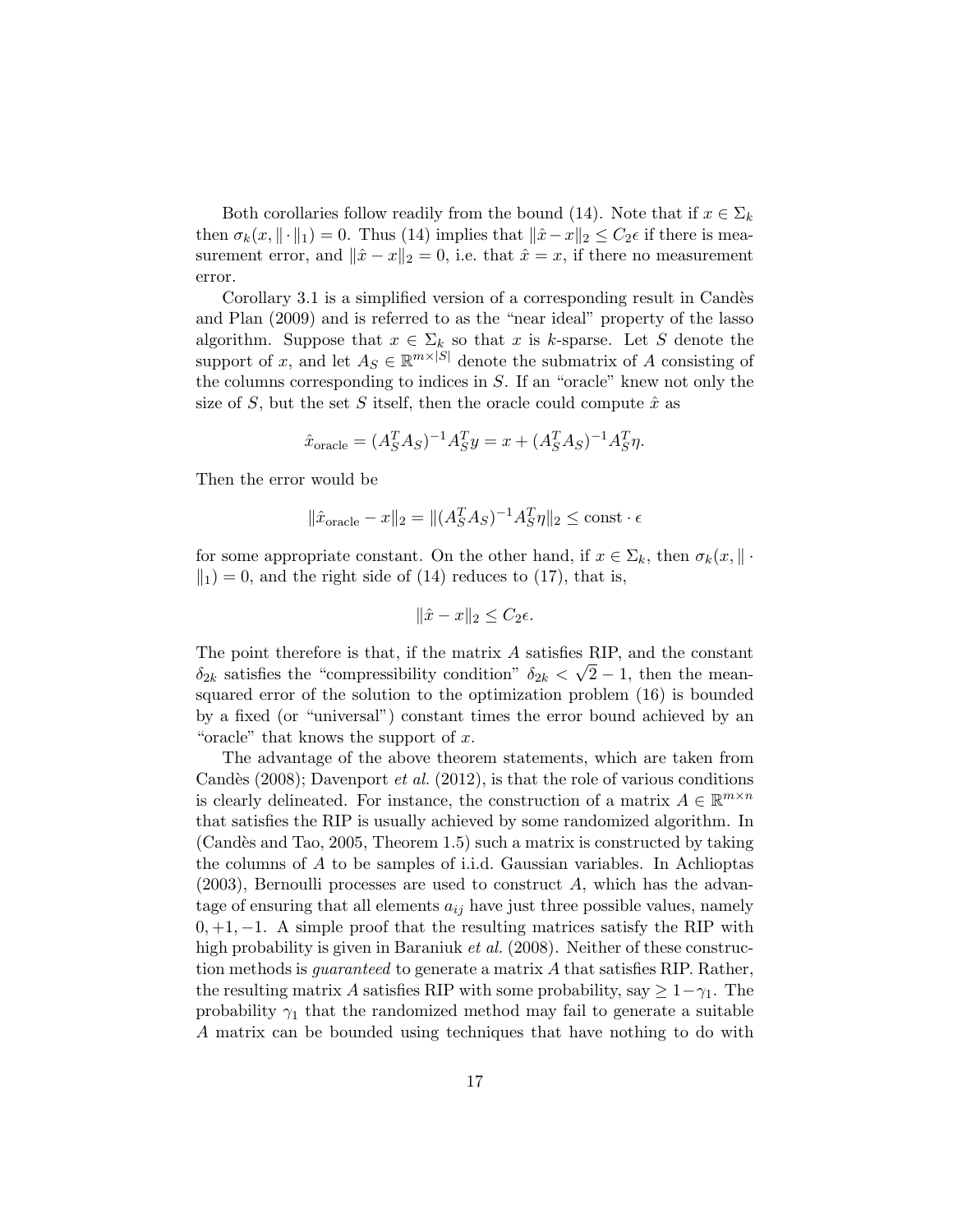the above theorem. Similarly, in case the measurement matrix  $A$  satisfies the RIP but the measurement noise  $\eta$  is random, then it is obvious that Theorem 3.2 holds with probability  $\geq 1 - \gamma_2$ , where  $\gamma_2$  is a bound on the tail probability  $Pr{||\eta||_2 > \epsilon}$ . Again, the problem of bounding this tail probability has nothing to do with Theorem 3.2. By combining both estimates, it follows that if the measurement matrix  $A$  is generated through randomization, and if the measurement noise is also random, then Theorem 3.2 holds with probability  $\geq 1 - \gamma_1 - \gamma_2$ .

Observe that the optimization problem (16) is

$$
\min_{z} \|z\|_1 \text{ s.t. } \|y - Az\|_2 \le \epsilon.
$$

This is essentially the same as the lasso algorithm, except that the objective function and the constraint are interchanged. This raises the question as to whether the  $\ell_1$ -norm can be replaced by some other norm  $\|\cdot\|_P$  that induces some other form of sparsity, for example group sparsity. If some other norm is used in place of the  $\ell_1$ -norm, does the resulting algorithm display near-ideal behavior, as does lasso? In other words, is there an analog of Theorem 3.2 if  $\|\cdot\|_1$  is replaced by another penalty  $\|\cdot\|_P$ ? In joint work with Mehmet Eren Ahsen (Ahsen and Vidyasagar (2014)), the author has proved a very general theorem to the following effect: Whenever the penalty norm is "decomposable" and the measurement matrix A satisfies a "group RIP," the corresponding algorithm has near-ideal behavior provided a "compressibility condition" is satisfied. The result is described in brief.

Let  $\mathcal{G} = \{G_1, \ldots, G_g\}$  be a partition of  $\mathcal{N} = \{1, \ldots, n\}$ . This implies that the sets  $G_i$  are pairwise disjoint. If  $S \subseteq \{1, \ldots, g\}$ , define  $G_S := \cup_{i \in S} G_i$ . Let k be some integer such that  $k \geq \max_i |G_i|$ . A subset  $\Lambda \subseteq \mathcal{N}$  is said to be S-group k-sparse if  $\Lambda \subseteq G_S$  and  $|G_S| \leq k$ , and group k-sparse if it is S-group k-sparse for some set  $S \subseteq \{1, \ldots, g\}$ . The symbol GkS  $\subseteq 2^{\mathcal{N}}$ denotes the collection of group k-sparse sets.

Suppose  $\|\cdot\|_P : \mathbb{R}^n \to \mathbb{R}_+$  is some norm. The next definition builds on an earlier definition from Negabhan et al. (2012).

**Definition 3.2**  $\|\cdot\|_P$  is decomposable with respect to the partition G if the following is true: Whenever  $u, v \in \mathbb{R}^n$  are group k-sparse with support sets  $\Lambda_u \subseteq G_{S_1}$ ,  $\Lambda_v \subseteq G_{S_2}$  and the sets  $S_1, S_2$  are disjoint, it is true that

$$
||u + v||_P = ||u||_P + ||v||_P.
$$
\n(19)

The norm  $\|\cdot\|_P$  is said to be regular if, whenever  $\Lambda$  is a strict subset of  $G_i$ for some index i, it is true that  $||x_\Lambda||_P \leq ||x_G||_P$  with equality if and only if  $x_{G\setminus\Lambda}=0.$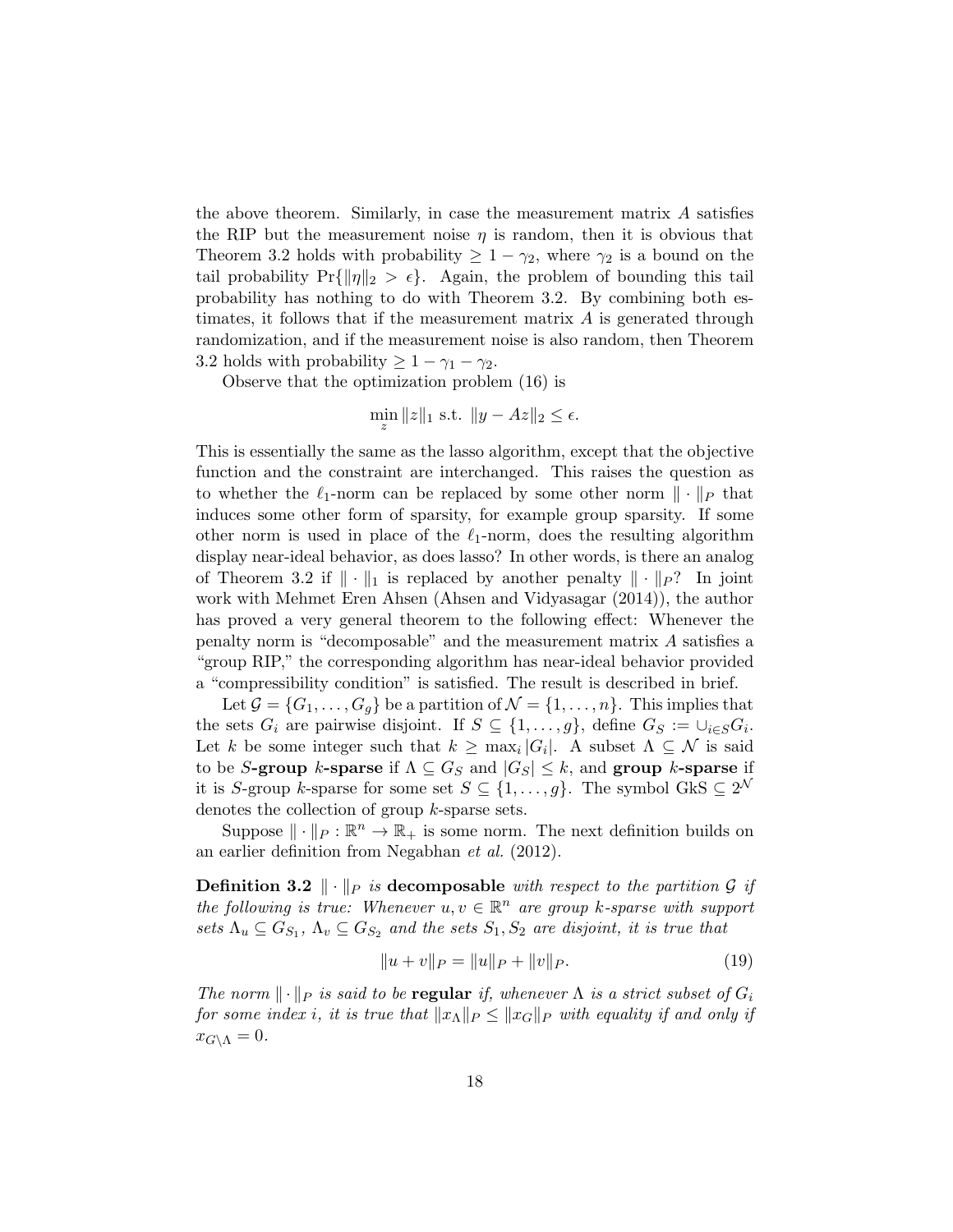By adapting the arguments in Negabhan et al. (2012), it can be shown that the group lasso norm used in (7), namely

$$
||x||_{\text{GL}} := \sum_{l=1}^{g} \sqrt{n_l} ||x_{G_l}||_2,
$$

and the sparse group lasso norm used in (8)

$$
||x||_{\text{SL}} := \sum_{l=1}^{g} [(1 - \mu)||x_{G_l}||_1 + \mu ||x_{G_l}||_2],
$$

are both decomposable as well as regular.

Next, the notion of RIP is extended to groups.

Definition 3.3 A matrix  $A \in \mathbb{R}^{m \times n}$  is said to satisfy the group RIP of  $\operatorname{order\;} k$  with constants  $\varrho_{k},\bar{\rho}_{k}\;{\it if}$ 

$$
0 < \underline{\rho}_k \le \min_{\Lambda \in \text{Gks} \, \text{supp}(z) \subseteq \Lambda} \frac{\|Az\|_2^2}{\|z\|_2^2} \le \max_{\Lambda \in \text{Gks} \, \text{supp}(z) \subseteq \Lambda} \frac{\|Az\|_2^2}{\|z\|_2^2} \le \bar{\rho}_k. \tag{20}
$$

We define  $\delta_k := (\bar{\rho}_k - \underline{\rho}_k)/2$ , and introduce some constants:

$$
c := \min_{\Lambda \in \text{GkS}} \min_{x_{\Lambda} \neq 0} \frac{\|x_{\Lambda}\|_{P}}{\|x_{\Lambda}\|_{2}}, d := \max_{\Lambda \in \text{GkS}} \max_{x_{\Lambda} \neq 0} \frac{\|x_{\Lambda}\|_{P}}{\|x_{\Lambda}\|_{2}}.
$$
 (21)

With these definitions, the following theorem can be proved.

**Theorem 3.3** Suppose  $A \in \mathbb{R}^{m \times n}$  satisfies the group RIP property of order  $2k$  with constants  $(\underline{\rho}_{2k}, \bar{\rho}_{2k})$  respectively, and let  $\delta_{2k} = (\bar{\rho}_{2k} - \underline{\rho}_{2k})/2$ . Suppose  $x \in \mathbb{R}^n$  and that  $y = Ax + \eta$  where  $\|\eta\|_2 \leq \epsilon$ . Suppose that the norm  $\|\cdot\|_F$ is decomposable, and define

$$
\hat{x} = \underset{z \in \mathbb{R}^n}{\operatorname{argmin}} \|z\|_P \ \text{s.t.} \ \|y - Az\|_2 \le \epsilon. \tag{22}
$$

Suppose that

$$
\delta_{2k} < \frac{c\rho_k}{d}.\tag{23}
$$

Then

$$
\|\hat{x} - x\|_{P} \le \frac{2}{1 - r} [2\sigma + (1 + r)\zeta \epsilon],
$$
\n(24)

and

$$
\|\hat{x} - x\|_2 \le \frac{2}{c(1-r)} [2\sigma + (1+r)\zeta \epsilon],\tag{25}
$$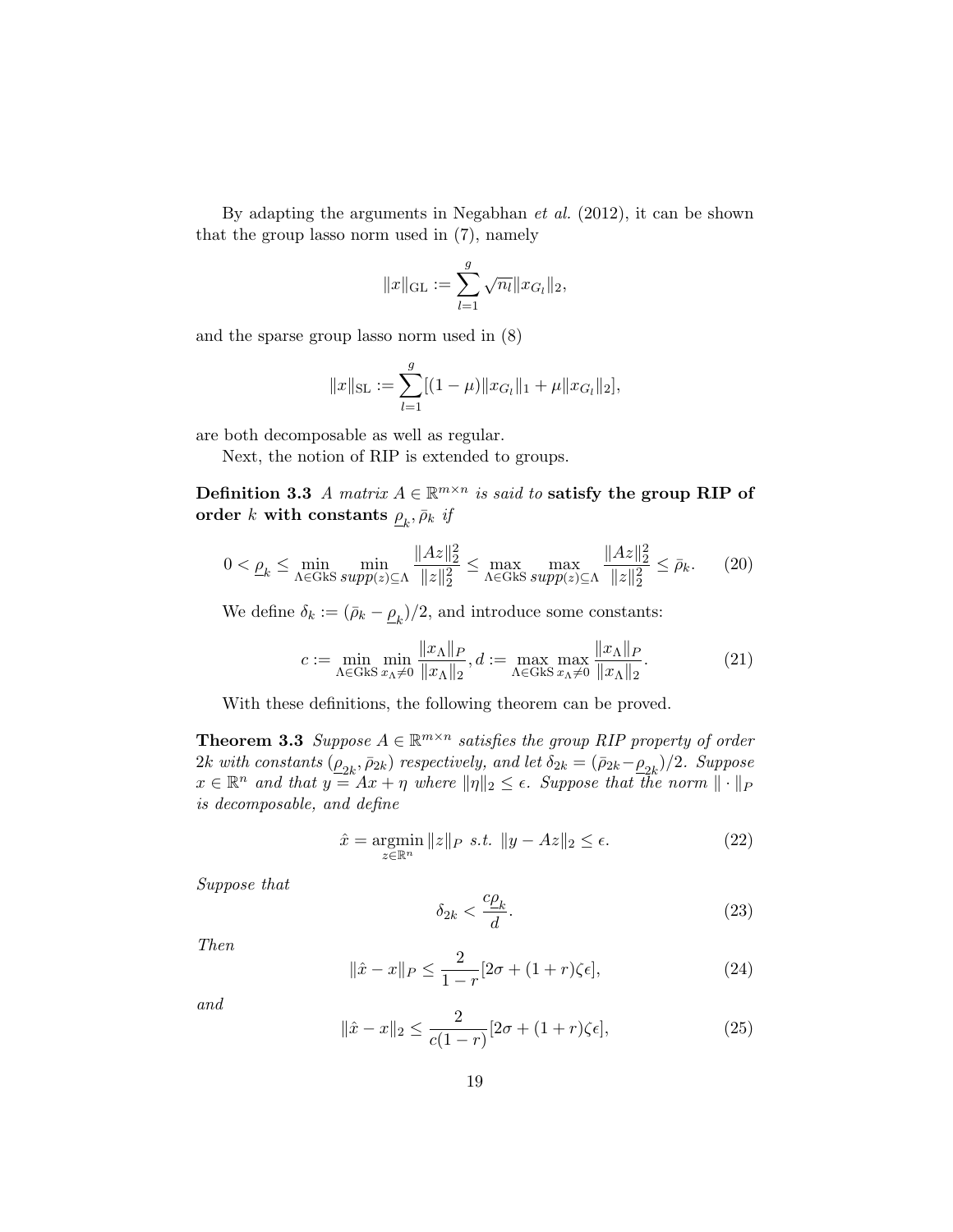where

$$
r := \frac{\delta_{2k}d}{c\rho_k}, \sigma := \sigma_{k,\mathcal{G}}(x, \|\cdot\|_P), \zeta := \frac{2d\sqrt{\bar{\rho}_k}}{\rho_k},\tag{26}
$$

and c, d are defined in  $(21)$ .

√ In the above theorem, (23) replaces the "compressibility" condition  $\delta_{2k}$  <  $2-1$  of Theorem 3.2. The resemblance of  $(25)$  to  $(14)$  is obvious. Consequently, (25) can be readily interpreted as stating that minimizing the decomposable norm  $\|\cdot\|_P$  leads to near-ideal behavior.

### 4 Classification Methods

The basic problem of classification can be stated as follows: Suppose we are given vectors  $x^i, i = 1, ..., m$  where each  $x^i \in \mathbb{R}^n$  is viewed as a row vector. Suppose further that the  $m$  vectors are grouped into two sets, call them  $\mathcal{M}_1$  and  $\mathcal{M}_2$ . Without loss of generality, renumber the vectors such that  $x_1, \ldots, x_{m_1}$  constitute the first set and  $x_{m_1+1}, \ldots, x_{m_1+m_2} = x_m$  constitute the second set. For future use, define  $\mathcal{M} = \{1, \ldots, m\}$ , and let  $\mathcal{M}_1 =$  $\{1, \ldots, m_1\}, \mathcal{M}_2 = \{m_1 + 1, \ldots, m_1 + m_2 = m\}$  be a partition of M. Assign a label  $y_i = +1$  to the vectors in  $\mathcal{M}_1$  and a label  $y_i = -1$  to the vectors in  $\mathcal{M}_2$ . The objective of (two-class) classification is to find a **discriminant function**  $f: \mathbb{R}^n \to \mathbb{R}$  such that  $f(x^i)$  has the same sign as  $y_i$  for all i, or equivalently  $y_i \cdot \text{sign}(f(x^i)) = 1$  for all i. In the present context, the objective is not merely to find such a discriminant function, but rather, to find one that uses relatively few features.

In many ways, classification is an easier problem than regression, because the sole criterion is that the discriminant function  $f(x^i)$  should have the same sign as the label  $y_i$  for each i. Thus, if f is a discriminant function, so is  $\alpha f$  for every positive constant  $\alpha$ , and more generally, so is any function  $\phi(f)$  whenever  $\phi$  is a so-called "first and third-quadrant function," i.e. where  $\phi(u) > 0$  when  $u > 0$  and  $\phi(u) < 0$  when  $u < 0$ . This gives us great latitude in choosing a discriminant function.

#### 4.1 The Support Vector Machine

This section is devoted to the well-known Support Vector Machine (SVM), first introduced in Cortes and Vapnik (1997), which is amongst the most successful and most widely used tools in machine learning.

A given set of labelled vectors  $\{(x^i, y_i), x^i \in \mathbb{R}^n, y_i \in \{-1, 1\}\}\)$  is said to be **linearly separable** if there exist a "weight vector"  $w \in \mathbb{R}^n$  (viewed as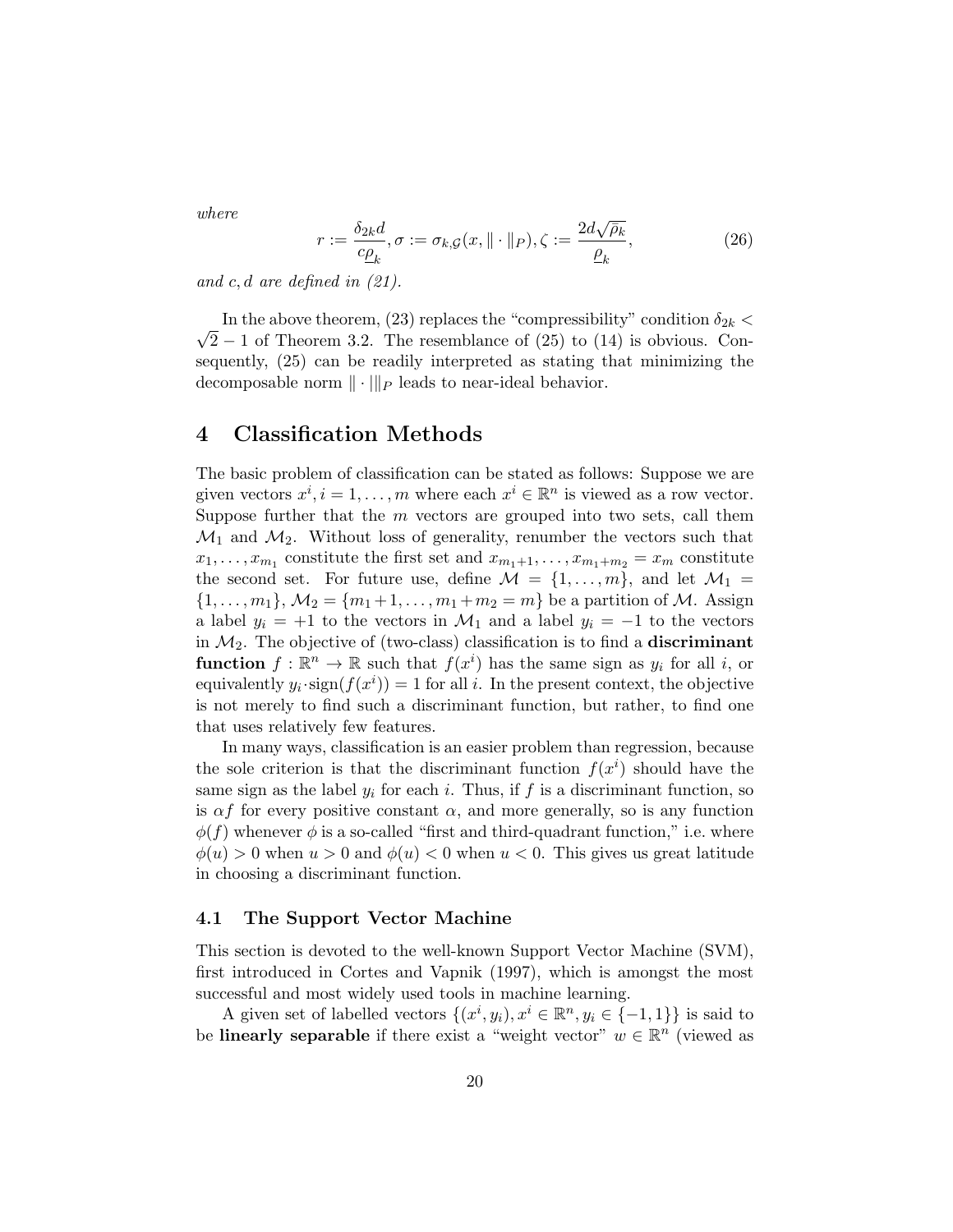a column vector) and a "threshold"  $\theta \in \mathbb{R}$  such that  $f(x) = xw - \theta$  serves as a discriminant function. Equivalently, the data set is linearly separable if there exist a weight vector  $w \in \mathbb{R}^n$  and a threshold  $\theta \in \mathbb{R}$  such that

$$
x^iw > \theta \; \forall i \in \mathcal{M}_1, x^iw < \theta \; \forall i \in \mathcal{M}_2.
$$

To put it yet another way, given a weight w and a threshold  $\theta$ , define  $\mathcal{H} =$  $\mathcal{H}(w,\theta)$  by

$$
\mathcal{H}:=\{x\in\mathbb{R}^n: xw-\theta=0\}.\mathcal{H}_+:=\{x\in\mathbb{R}^n: xw-\theta>0\}, \mathcal{H}_-:=\{x\in\mathbb{R}^n: xw-\theta<0\}.
$$

The data set is linearly separable if there exists a hyperplane  $H$  such that  $x^i \in \mathcal{H}_+ \ \forall i \in \mathcal{M}_1$ , and  $x^i \in \mathcal{H}_- \ \forall i \in \mathcal{M}_2$ .

The situation can be depicted as in Figure c, where the vermilion dots denote vectors in Class  $\mathcal{M}_1$  and the dark green dots denote vectors in Class  $\mathcal{M}_2$ ; however, it is clear that linear separability is not affected by swapping the class labels.



Figure c: A Linearly Separable Data Set

It is easy to determine whether or not a given data set is linearly separable, because that is equivalent to the feasibility of a linear programming problem. More general results can be obtained using Vapnik-Chervonenkis theory; see Wenocur and Dudley (1981); Vidyasagar (2003). Suppose that the *n* vectors  $x_1, \ldots, x_n$  do not lie on an  $(p-1)$ -dimensional hyperplane in  $\mathbb{R}^p$ . In such a case, whenever  $p \geq n-1$ , the data set is linearly separable for every one of the  $2^n$  ways of assigning labels to the *n* vectors. This result suggests that, if a given data set is not linearly separable, it can be made so by increasing the dimension of the data vectors  $x^i$ , for instance, by including not just the original components but also their higher powers. This is the rationale behind so-called "higher-order" SVMs, or more generally, kernelbased classifiers; see e.g. Cristianini and Shawe-Taylor (2000); Schölkopf and Smola (2002).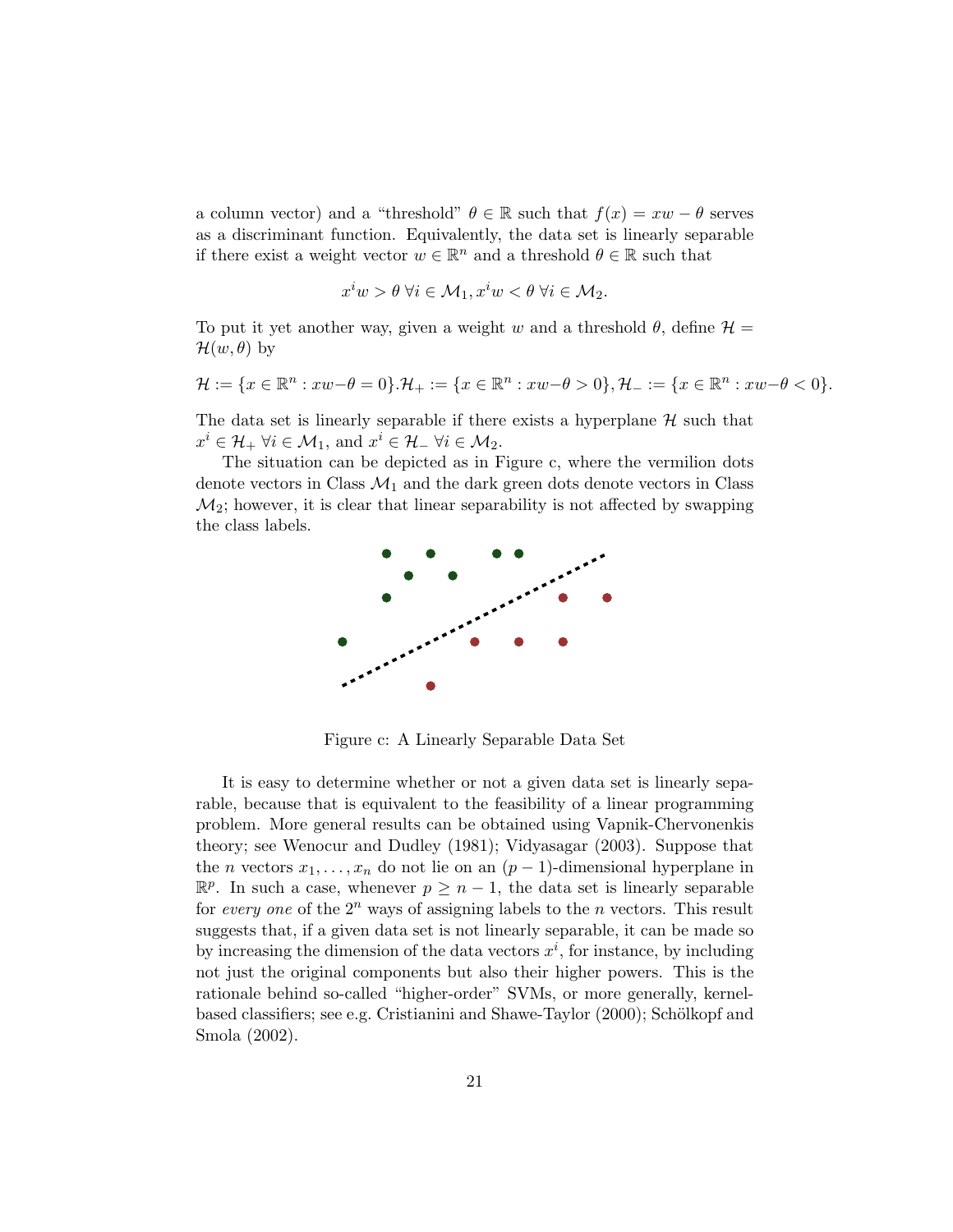It is also easy to see that, if there exists one hyperplane that separates the two classes, there exist *infinitely many* such hyperplanes. The Support Vector Machine (SVM) introduced in Cortes and Vapnik (1997) chooses the separating hyperplane such that the nearest point to the hyperplane within each class is as far as possible from it. In the original SVM formulation, the distance to the hyperplane is measured using the Euclidean or  $\ell_2$ -norm. To illustrate the concept, the same data set as in Figure c is shown again in Figure d, with the "optimal" separating hyperplane, and the closest points to it within the two classes shown as hollow circles.



Figure d: Optimal Separating Hyperplane

In symbols, the SVM is obtained by solving the following optimization problem:

$$
\max_{w,\theta} \min_{i} \inf_{v \in \mathcal{H}} ||v - x^i||.
$$

An equivalent formulation of the SVM is obtained by observing that the distance of the separating hyperplane to the nearest points is given by  $c/||w||$ , where

$$
c := \min_{i \in \mathcal{M}_1} |y_i(x^i w - \theta)| = \min_{i \in \mathcal{M}_2} |y_i(x^i w - \theta)|,
$$

where the equality of the two terms follows from the manner in which the separating hyperplane is chosen. Moreover, the optimal hyperplane is invariant under scale change, that is, multiplying w and  $\theta$  by a positive constant. Therefore there is no loss of generality in taking the constant c to equal one. With this rescaling, the problem at hand becomes the following:

$$
\min_{w} \|w\| \text{ s.t. } x^i w \ge 1 \ \forall i \in \mathcal{M}_1, x^i w \le -1 \ \forall i \in \mathcal{M}_2. \tag{27}
$$

This is the manner in which the SVM is implemented nowadays in most software packages.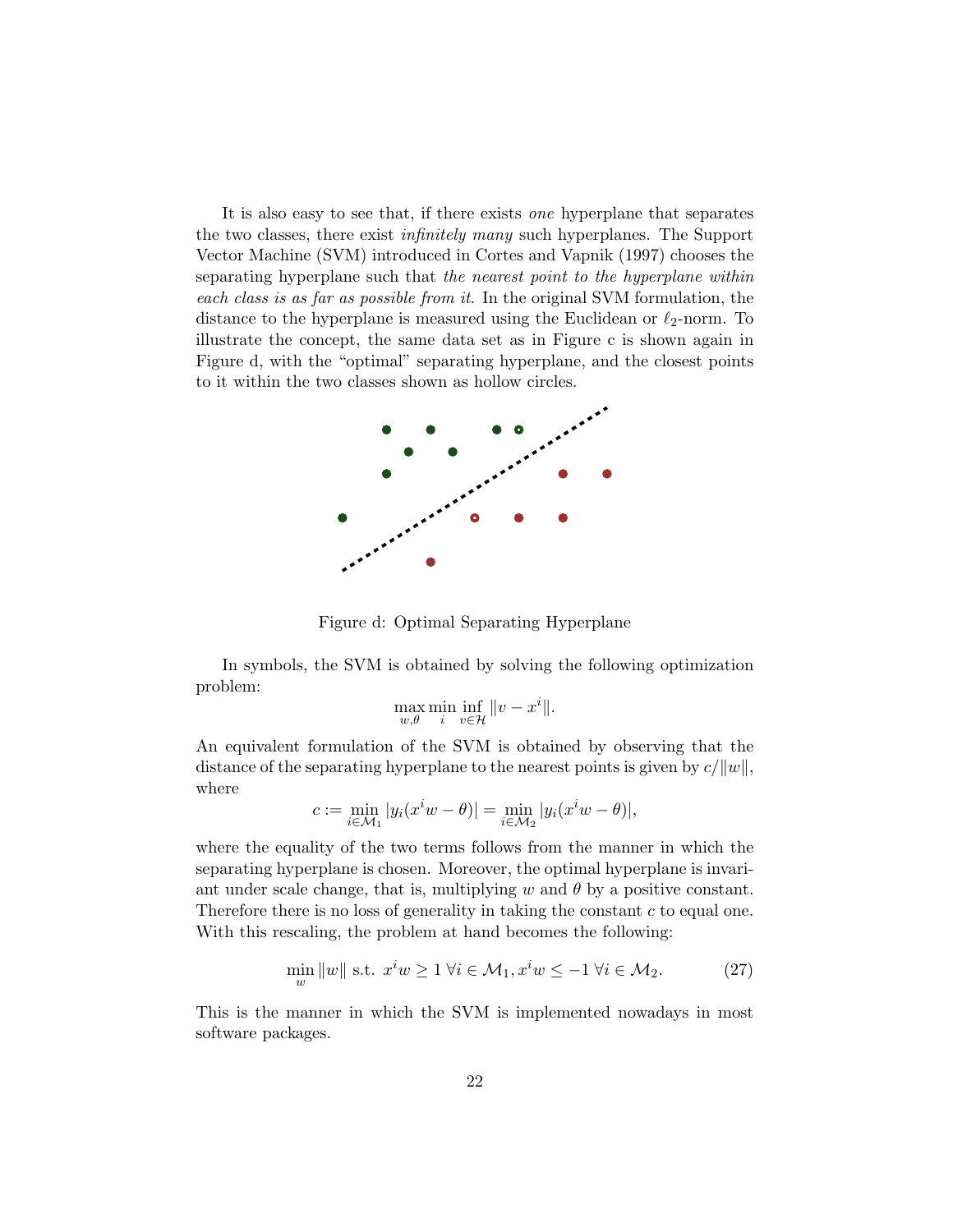If the norm in (27) is the  $\ell_2$ -norm, then the minimization problem (27) is a quadratic programming problem, which can be solved efficiently for extremely large data sets. Moreover, the introduction of new data points does not alter the optimal hyperplane, unless one of the new data points is closer to the hyperplane than the earlier closest points. This is illustrated in Figure e, which contains exactly the same vectors as in Figure d, plus two more shown in blue and red respectively. The optimal hyperplane remains the same. For all these reasons, the SVM offers a very attractive approach to finding a classifier in situations where the number of features is smaller than the number of samples.



Figure e: Optimal Separating Hyperplane

Unfortunately, in biological applications, the situation is usually the reverse: The number of features (the dimension of the vectors  $x^i$ ) is a few orders of magnitude larger than the number of samples (the number of vectors). In such a case, because of the results in Wenocur and Dudley (1981), linear separability is not an issue. However, in general, every component of the optimal weight vector  $w$  is nonzero. This means that a classifier uses every single feature in order to discriminate between the classes. Clearly this is undesirable.

### 4.2 The  $\ell_1$ -Norm Support Vector Machine

In this subsection, we introduce a modification of the original SVM formulation due to Bradley and Mangasarian (1998). At the same time, we also incorporate a further feature for trading off the false positive error rate and the false negative error rate, due originally to Veropoulos et al. (1999).

The original SVM formulation presupposes that the data set is linearly separable. This naturally raises the question of what is to be done in case the data set is not linearly separable. One way to approach the problem is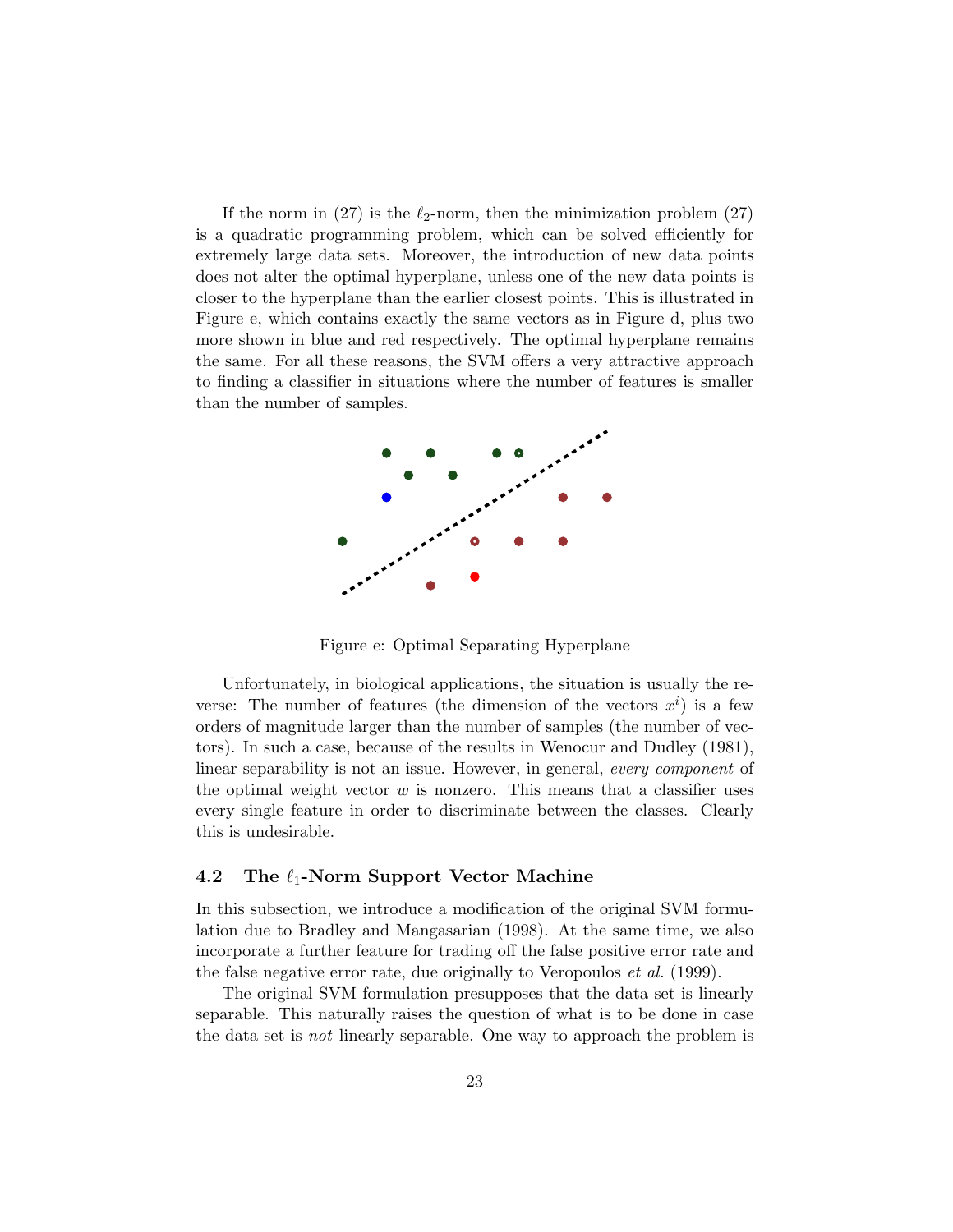to choose a hyperplane that misclassifies the fewest number of points. While appealing, this approach is impractical, because it is known that this problem is NP-hard; see Höffgen et al. (1995); Natarajan (1995). An alternate approach is to formulate a convex relaxation of this NP-hard problem by introducing slack variables into the constraints in (27), and then minimizing an appropriate norm of the vector of slack variables. If we choose a particular norm  $\|\cdot\|$  to measure distances in "feature space", then distances in "weight space" should be measured using the so-called **dual norm**, defined by

$$
||w||_d := \sup_{||x|| \leq 1} |xw|.
$$

In particular, if we measure distances in feature space using the  $\ell_1$ -norm,then distances in weight space should be measured using its dual, which is the  $\ell_{\infty}$ -norm. With this observation, the problem can be formulated as follows:

$$
\min_{w,\theta,y,z} (1-\lambda) \left[ \sum_{i=1}^{m_1} y_i + \sum_{i=1}^{m_2} z_i \right] + \lambda \max_{1 \le i \le n} |w_i| \text{ s.t.}
$$
  

$$
x^i w - \theta + y_i \ge 1 \ \forall i \in \mathcal{M}_1, x^i w - \theta - z_i \le -1 \ \forall i \in \mathcal{M}_2,
$$
  

$$
y \ge \mathbf{0}_{m_1}, z \ge \mathbf{0}_{m_2}.
$$
 (28)

This can be converted to

$$
\min_{w,\theta,y,z} (1-\lambda) \left[ \sum_{i=1}^{m_1} y_i + \sum_{i=1}^{m_2} z_i \right] + \lambda v \text{ s.t.}
$$
  

$$
x^i w - \theta + y_i \ge 1 \ \forall i \in \mathcal{M}_1, x^i w - \theta - z_i \le -1 \ \forall i \in \mathcal{M}_2,
$$
  

$$
y \ge \mathbf{0}_{m_1}, z \ge \mathbf{0}_{m_2}, v \ge w_i \ \forall i, v \ge -w_i \ \forall i.
$$
 (29)

This is clearly a linear programming problem. In this formulation,  $\lambda$  is a "small" constant in  $(0, 1)$ , much closer to 0 than it is to 1. Suppose that the original data set is linearly separable, and let  $w^*, \theta^*$  denote a solution to the optimization problem in (27), where  $||w||_d$  replaces  $||w||$ . Then the choice

$$
w=w^*,\theta=\theta^*,y=\textbf{0}_{m_1},z=\textbf{0}_{m_2}
$$

is certainly *feasible* for the optimization problem (28). Moreover, if  $\lambda$  is sufficiently small, any reduction in  $||w||_d$  achieved by violating the linear separation constraints (i.e., permitting some  $y_i$  or  $z_i$  to be positive rather than zero) is offset by the increase in the term  $(1-\lambda)$  $\|(y, z)\|$ . It is therefore clear that, if the data set is linearly separable, then there exists a critical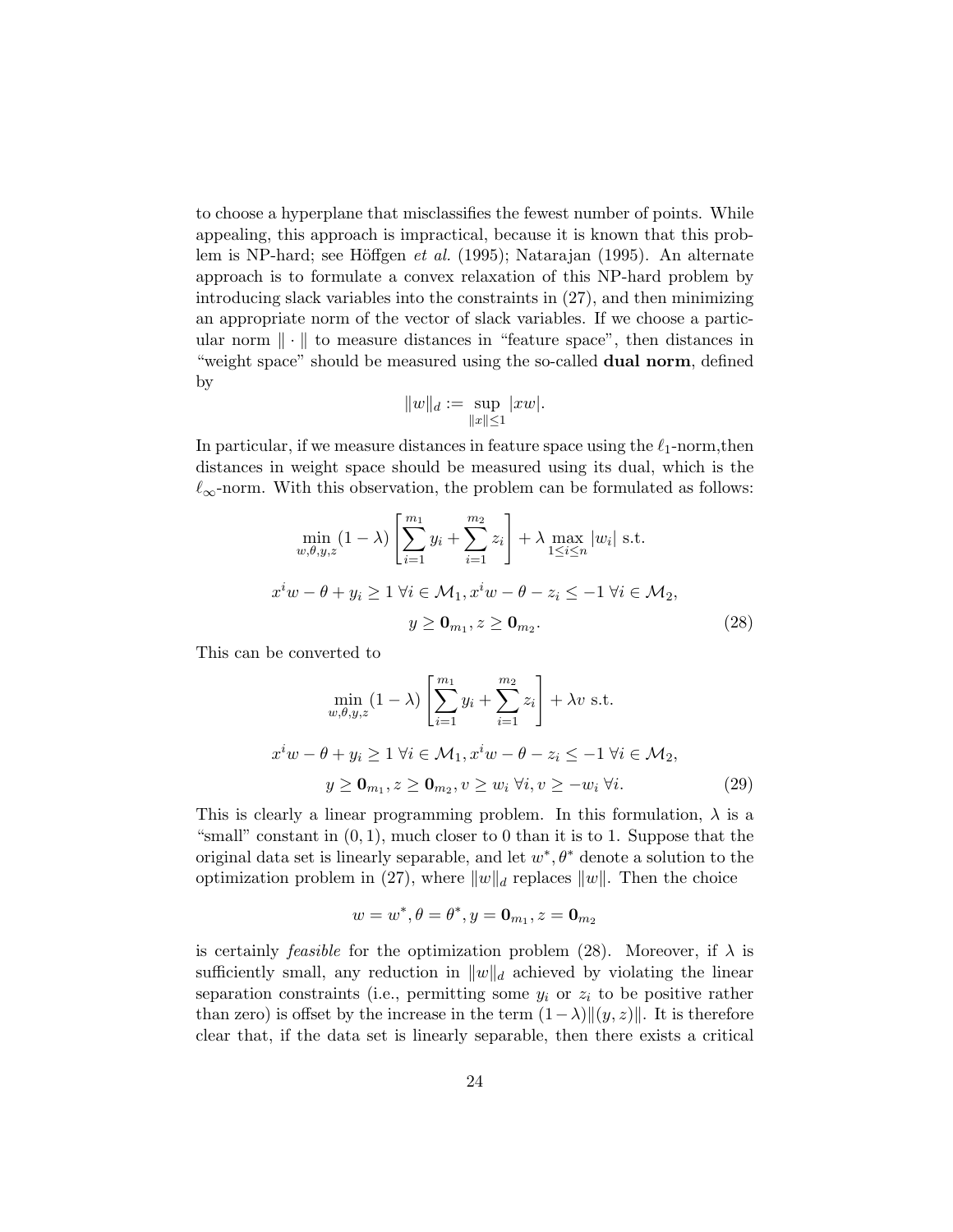value  $\lambda_0 > 0$  such that, for all  $\lambda < \lambda_0$ , the optimization problem (28) has  $(w^*, \theta, \mathbf{0}_{m_1}, \mathbf{0}_{m_2})$  as a solution. On the other hand, the optimization problem (28) remains meaningful even when the data is not linearly separable.

The final aspect of the problem, as suggested in Veropoulos *et al.* (1999), is to introduce a trade-off between false positives and false negatives. In this connection, it is worthwhile to recall the definitions of the accuracy etc. of a classifier. Given a discriminant function  $f(\cdot)$ , define

$$
C_1 := \{ i \in \mathcal{M} : f(x^i) > 0 \}, C_2 := \{ i \in \mathcal{M} : f(x^i) < 0 \}.
$$

Thus  $C_1$  consists of the samples that are assigned to Class 1 by the classifier, while  $C_2$  consists of the samples that are assigned to Class 2. Then this leads to the array shown below:

$$
\begin{array}{cc}\n & \mathcal{C}_1 & \mathcal{C}_2 \\
\mathcal{M}_1 & TP & FN \\
\mathcal{M}_2 & FP & TN\n\end{array}
$$

In the above array, the entries  $TP, FN, FP, TN$  stand for "true positive", " false negative", "false positive" and "true negative" respectively.

**Definition 4.1** With the above definitions, we have

$$
Se = \frac{TP}{TP + FN} = \frac{|C_1 \cap \mathcal{M}_1|}{|\mathcal{M}_1|},\tag{30}
$$

$$
Sp = \frac{TN}{FP + TN} = \frac{|\mathcal{C}_2 \cap \mathcal{M}_2|}{|\mathcal{M}_2|},\tag{31}
$$

$$
Ac = \frac{TP + TN}{TP + TN + FP + FN} = \frac{|C_1 \cap M_1| + |C_2 \cap M_2|}{|M_1| + |M_2|},\tag{32}
$$

where  $Se$ ,  $Sp$ ,  $Ac$  stand for the sensitivity, specificity, and accuracy respectively.

All three quantities lie in the interval  $[0, 1]$ . Moreover, accuracy is a convex combination of sensitivity and specificity. In particular,

$$
Ac = Se \cdot \frac{|\mathcal{M}_1|}{|\mathcal{M}_1| + |\mathcal{M}_2|} + Sp \cdot \frac{|\mathcal{M}_2|}{|\mathcal{M}_1| + |\mathcal{M}_2|}.
$$

Therefore

$$
\min\{Se, Sp\} \le Ac \le \max\{Se, Sp\}.
$$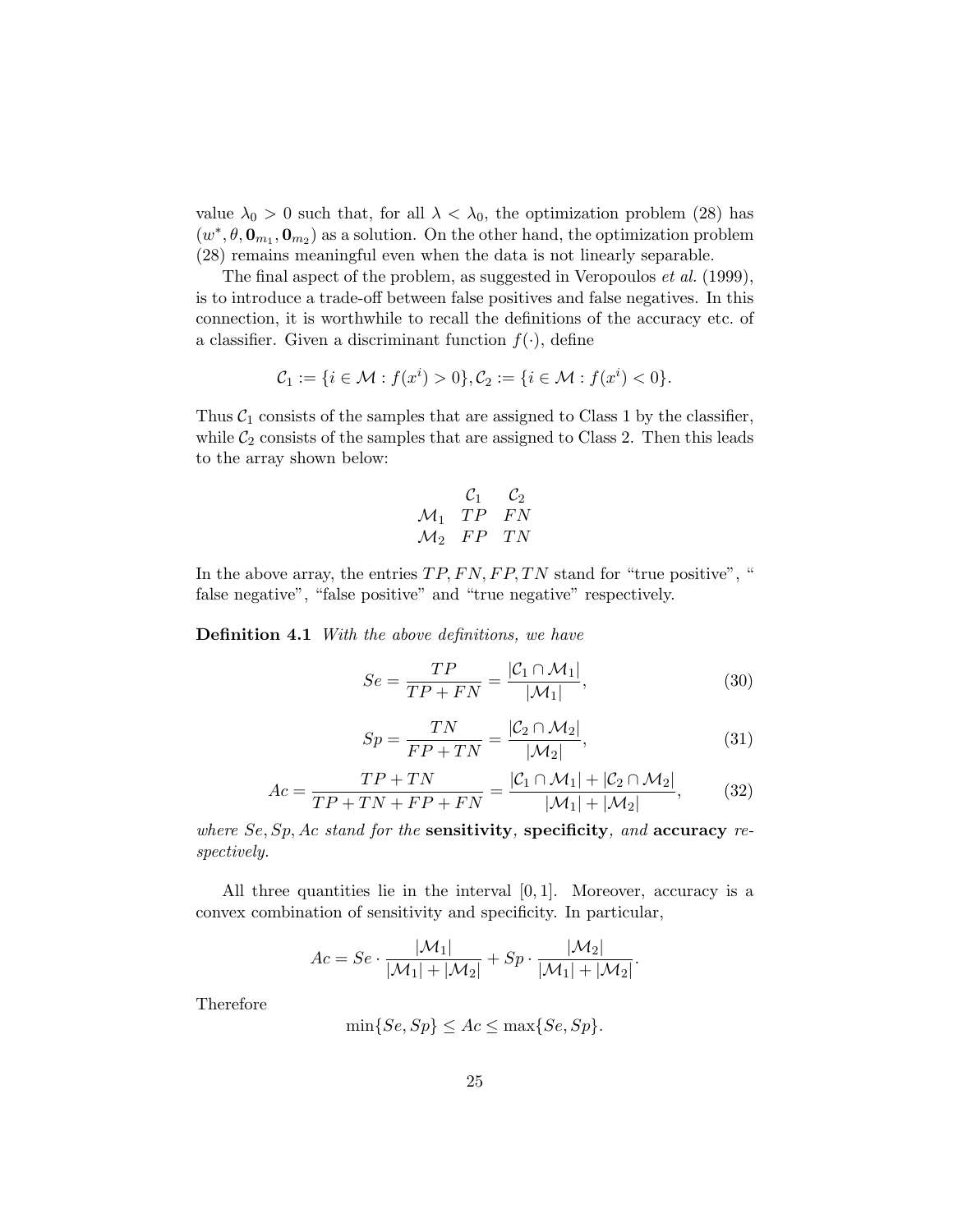Also, the accuracy of a classifier will be roughly equal to the sensitivity if  $\mathcal{M}_1$  is far larger than  $\mathcal{M}_2$ , and roughly equal to the specificity if  $\mathcal{M}_2$  is far larger than  $\mathcal{M}_1$ .

In many classification problems the consequences of misclassification are not symmetric. To capture these kinds of considerations, another parameter  $\alpha \in (0,1)$  is introduced, and the objective function in the optimization problem (28) is modified by making the substitution

$$
\sum_{i=1}^{m_1} y_i + \sum_{i=1}^{m_2} z_i \leftarrow \alpha \sum_{i=1}^{m_1} y_i + (1 - \alpha) \sum_{i=1}^{m_2} z_i,
$$

where we adopt the computer science notation  $\leftarrow$  to mean "replaces." If  $\alpha = 0.5$ , then both false positives and false negatives are weighted equally. If  $\alpha > 0.5$ , then there is greater emphasis on correctly classifying the vectors in  $\mathcal{M}_1$ , and the reverse if  $\alpha < 0.5$ . With this final problem formulation, the following desirable properties result:

- The problem is a linear programming problem and is therefore tractable for even for extremely large values of  $n$ , the number of features.
- The formulation can be applied without knowing beforehand whether or not the data set is linearly separable.
- The formulation provides for a trade-off between false positives and false negatives.
- Most important, the optimal weight vector  $w$  has at most  $m$  nonzero entries, where  $m$  is the number of samples. Hence the classifier uses at most m out of the n features.

For these reasons, the  $\ell_1$ -norm SVM forms the starting point for our further research into classification.

#### 4.3 The Lone Star Algorithm

As pointed out in Section 4, both the traditional  $\ell_2$ -norm support vector machine (SVM) as well as the  $\ell_1$ -norm SVM can be used for two-class classification problems. When the number of samples  $m$  is far larger than the number of features n, the traditional SVM performs very satisfactorily, whereas the  $\ell_1$ -norm SVM of Bradley and Mangasarian (1998) is to be preferred when  $m < n$ . Moreover, the  $\ell_1$ -norm SVM is guaranteed to use no more than m features. However, in many biological applications, even  $m$  features are too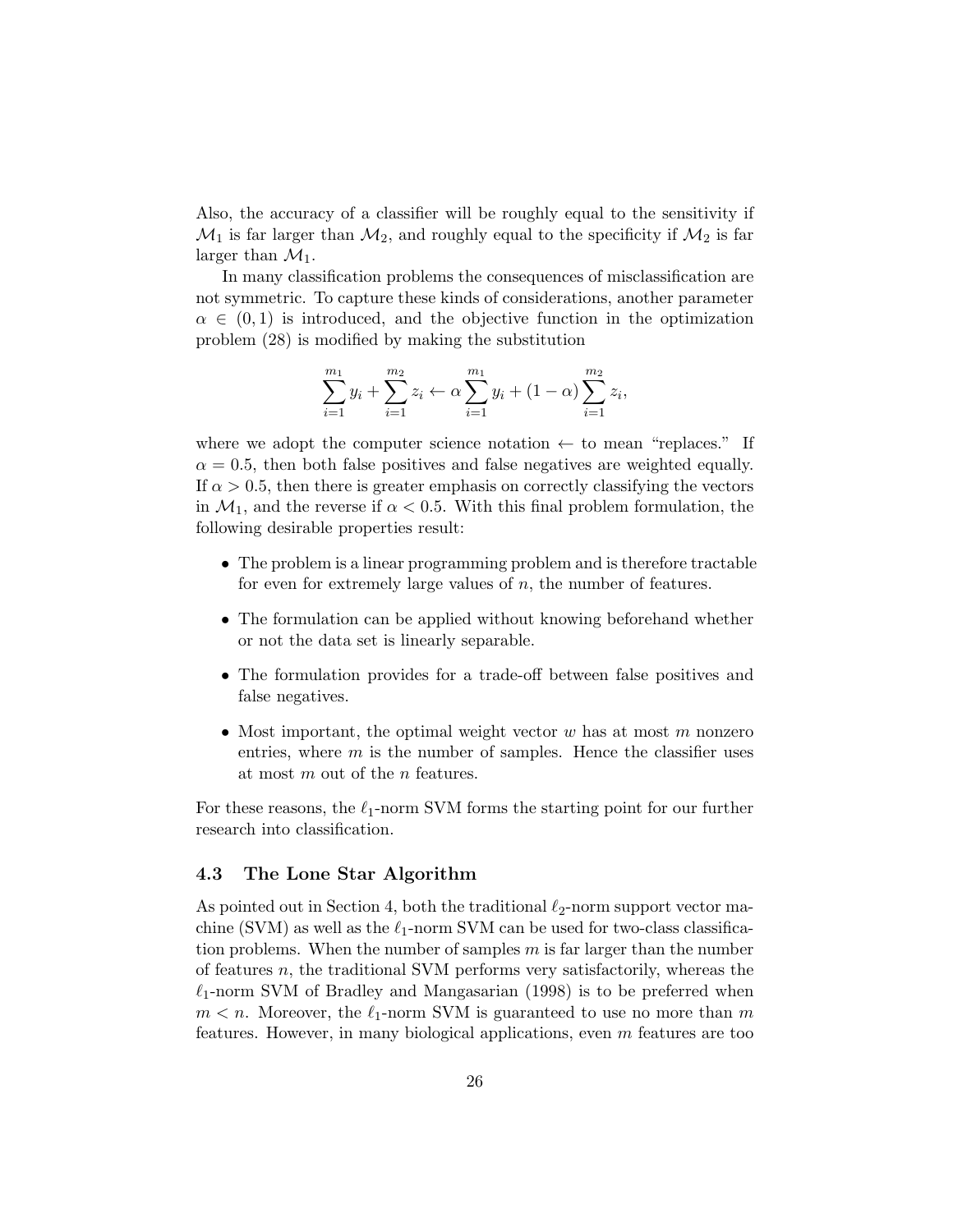many. Biological measurements suffer from poor repeatability. Therefore a classifier that uses fewer features would be far preferable to one that uses more features. In this section we present a new algorithm for two-class classification that often uses far fewer than  $m$  features, thus making it very suitable for biological applications. The algorithm combines the  $\ell$ -norm SVM of Bradley and Mangasarian (1998), recursive feature elimination (RFE) of Guyon *et al.* (2002), and stability selection of Meinshausen and Bühlmann  $(2010)$ . A preliminary version of this algorithm was reported in Ahsen *et al.* (2012).

The algorithm is as follows:

- 1. Choose at random a "training set" of samples of size  $k_1$  from  $\mathcal{M}_1$  and size  $k_2$  from  $\mathcal{M}_2$ , such that  $k_l \leq m_l/2$ , and  $k_1, k_2$  are roughly equal. Repeat this choice s times, where s is a "large" number. This generates s different "training sets", each of which consists of  $k_l$  samples from  $\mathcal{M}_l, l = 1, 2.$
- 2. For each randomly chosen training set, compute a corresponding optimal  $\ell_1$ -norm SVM using the formulation (28). This results in s different optimal weight vectors and thresholds.
- 3. Let k denote the average number of nonzero entries in the optimal weight vector across all randomized runs. Average all s optimal weight vectors and thresholds, retain the largest k components of the averaged weight vector and corresponding feature set, and set the remaining components to zero. This results in reducing the number of features from the original  $n$  to  $k$ .
- 4. Repeat the process with the reduced feature set, but the originally chosen randomly selected training samples, until no further reduction is possible in the number of features. This determines the final set of features to be used.
- 5. Once the final feature set is determined, carry out two-fold cross validation by dividing the data s times into a training set of  $k_1, k_2$  randomly selected samples and assessing the performance of the resulting  $\ell_1$ -norm classifier on the testing data set, which is the remainder of the samples. Average the weights generated by the  $t \leq s$  best-performing classifiers where t is chosen by the user, and call that the final classifier.

When the number of features  $n$  is extremely large, an optional preprocessing step is to compute the mean value of each of the n features for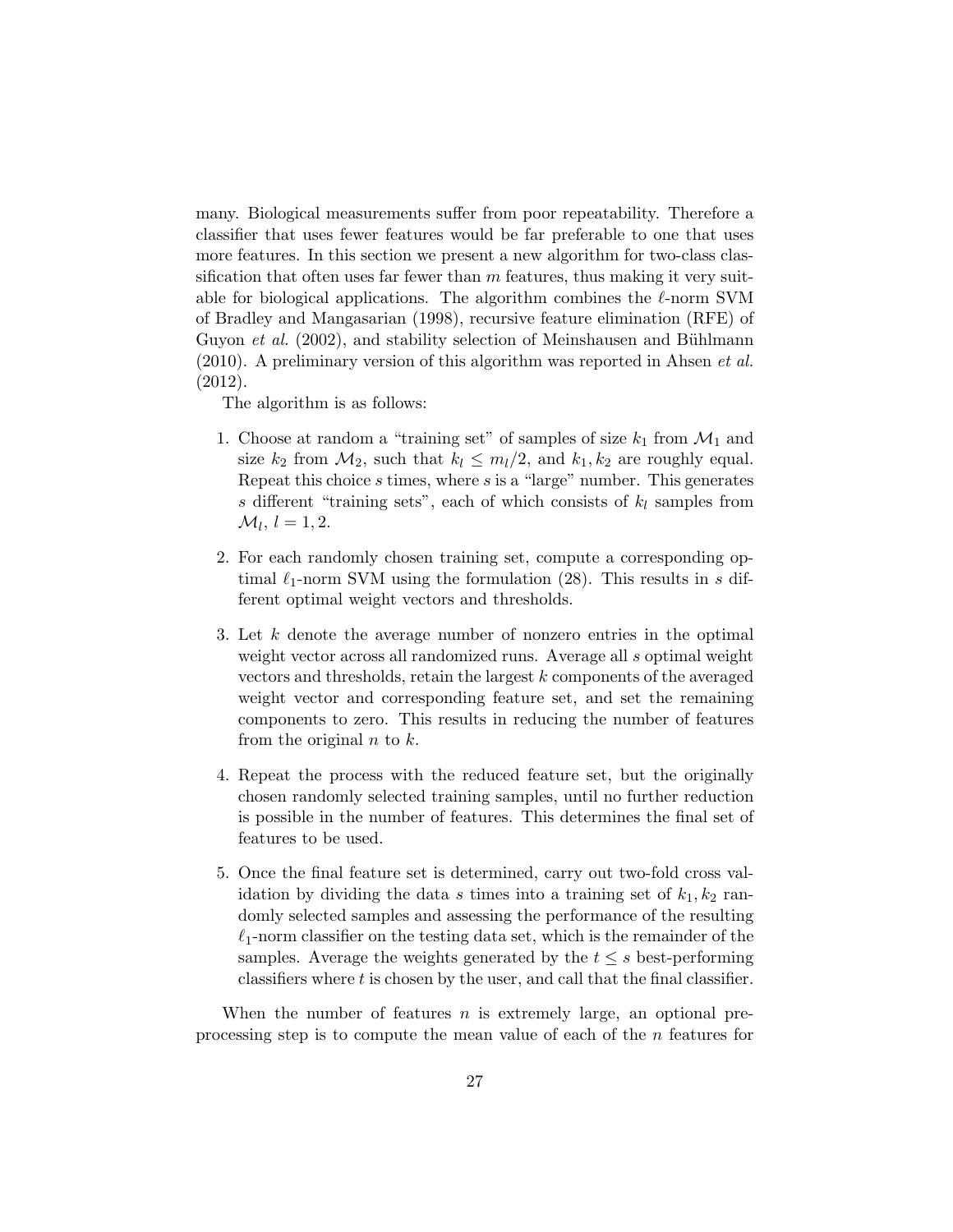each class, and retain only those features wherein the difference between means is statistically significant using the "Student" t-test. Our experience is that using this optional pre-processing step does not change the final answer very much, but does decrease the CPU time substantially.

Now some comments are in order regarding the above algorithm.

- In some applications,  $\mathcal{M}_1$  and  $\mathcal{M}_2$  are of comparable size, so that the size of the training set can be chosen to equal roughly half of the total samples within each class. However, in other applications, the sizes of the two sets are dissimilar, in which case the larger set has far fewer of its samples used in training.
- Step 1 of randomly choosing s different training sets differs from Guyon et al. (2002), where there is only one randomized division of the data into training and testing sets.
- For each random choice of the training set, the *number* of nonzero entries in the optimal weight vector is more or less the same; however, the locations of nonzero entries in the optimal weight vector vary from one run to another.
- In Step 3 above, instead of averaging the optimal weights over all s runs and then retaining the k largest components, it is possible to adopt another strategy. Rank all  $n$  indices in order of the number of times that index has a nonzero weight in the s randomized runs, and retain the top  $k$  indices. In our experience, both approaches lead to virtually the same choice of the indices to be retained for the next iteration.
- Instead of choosing s randomized training sets right at the outset, it is possible to choose s randomized training sets each time the number of features is reduced.
- In the final step, there is no distinction between the training and testing data sets, so the final classifier is run on the entire data set to arrive at the final accuracy, sensitivity and specificity figures.

The advantage of the above approach vis-a-vis the  $\ell_2$ -norm SVM-RFE of Guyon et al. (2002) is that the number of features reduces significantly at each step, and the algorithm converges in just a few steps. This is because, in the  $\ell_1$ -norm SVM, many components of the weight vector are "naturally" zero, and need not be truncated. In contrast, in general all the components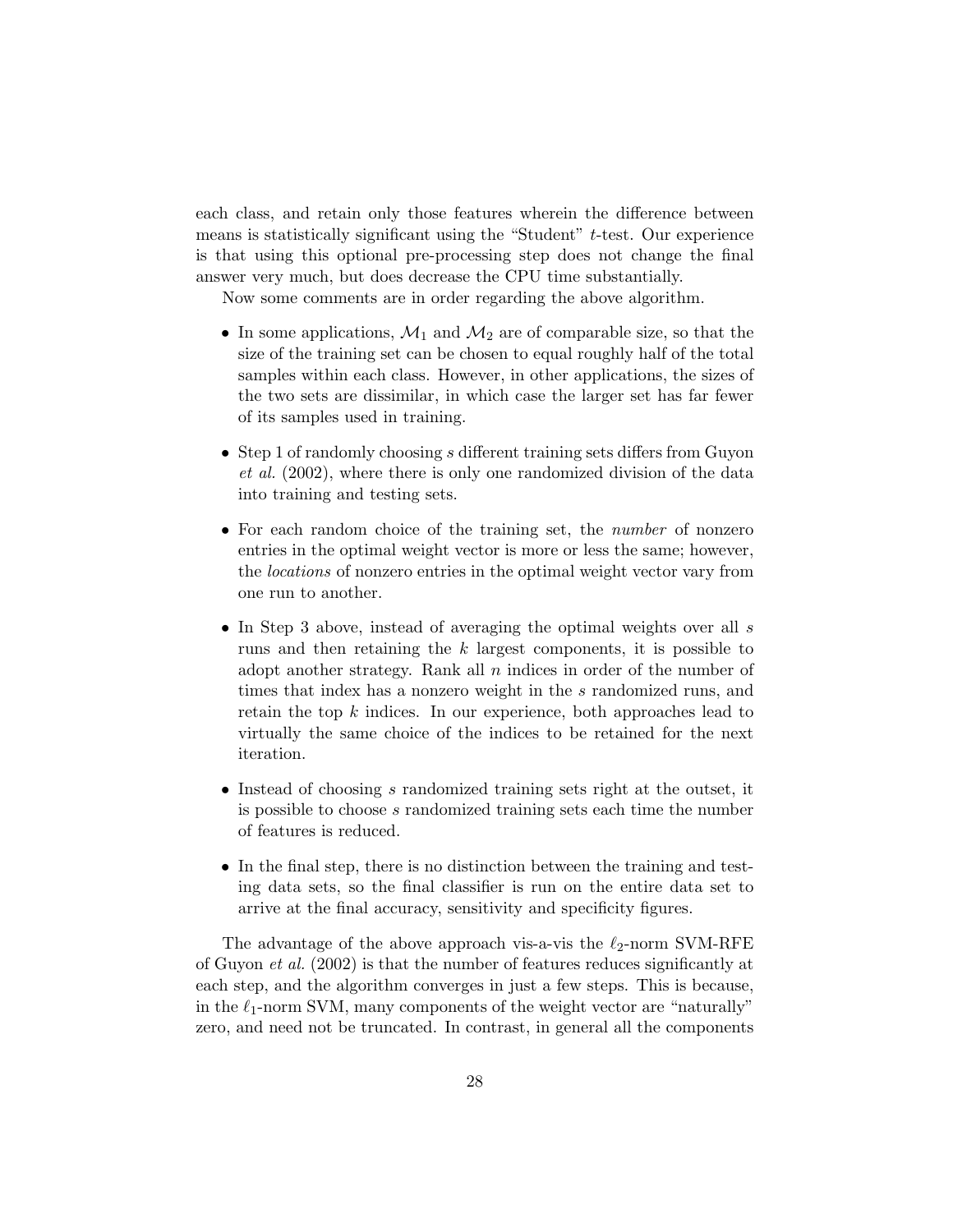of the weight vector resulting from the  $\ell_2$ -norm SVM will be nonzero; as a result the features can only be eliminated one at a time, and in general the number of iterations is equal to (or comparable to)  $n$ , the initial number of features.

The new algorithm can be appropriately referred to as the " $\ell_1$ -SVM ttest and RFE" algorithm, where SVM and RFE are themselves acronyms as defined above. Once again taking the first letters, we are led to the "secondlevel" acronym " $\ell_1$ -StaR", which can be pronounced as "ell-one star". Out of deference to our domicile, we have decided to call it the "lone star" algorithm.

The lone star algorithm was applied to the problem of predicting which patients of endometrial cancer are at risk of lymph node metastasis. These results are reported elsewhere. But in brief the situation is the following: The endometrium is the lining of the uterus. When a patient contracts endometrial cancer, her uterus, ovaries, and fallopian tubes are surgically removed. One of the major risks run by endometrial cancer patients is that the cancer will metastasize and spread through the body via pelvic and/or para-aortic lymph nodes. The Gynecological Oncology Group (GOG) recommends that the patient's pelvic and para-aortic lymph nodes should also be surgically removed when the size of the tumor exceeds 2cm in diameter. However, post-surgery analysis reveals that even in this case, lymphatic metastasis is present in only  $22\%$  of the cases Mariani *et al.* (2008).

To predict the possibility of lymphatic metastasis, 1,428 micro-RNAs were extracted from 94 tumors, half with and half without metastasis. Using the lone star algorithm, 13 micro-RNAs were identified as being highly predictive. When tested on the entire training sample of 94 tumors, the lone star classifier correctly classified 41 out of 43 lymph-positive samples, and 40 out of 43 lymph-negative samples. In on-going work, these micro-RNAs were measured on an independent cohort of 19 lymph-negative and 9 lymphpositive tumors. The classifier classified 8 out of 9 lymph-positive tumors correctly, and 11 out of 19 lymph-negative tumors correctly. Thus, while the specificity is not very impressive, the sensitivity is extremely good, which is precisely what one wants in such a situation. Moreover, using a two-table contingency analysis and the Barnard exact test, the likelihood of arriving at this assignment by pure chance (the so-called  $P$ -value) is bounded by 0.011574. In biology any P-value less than 0.05 is generally considered to be significant.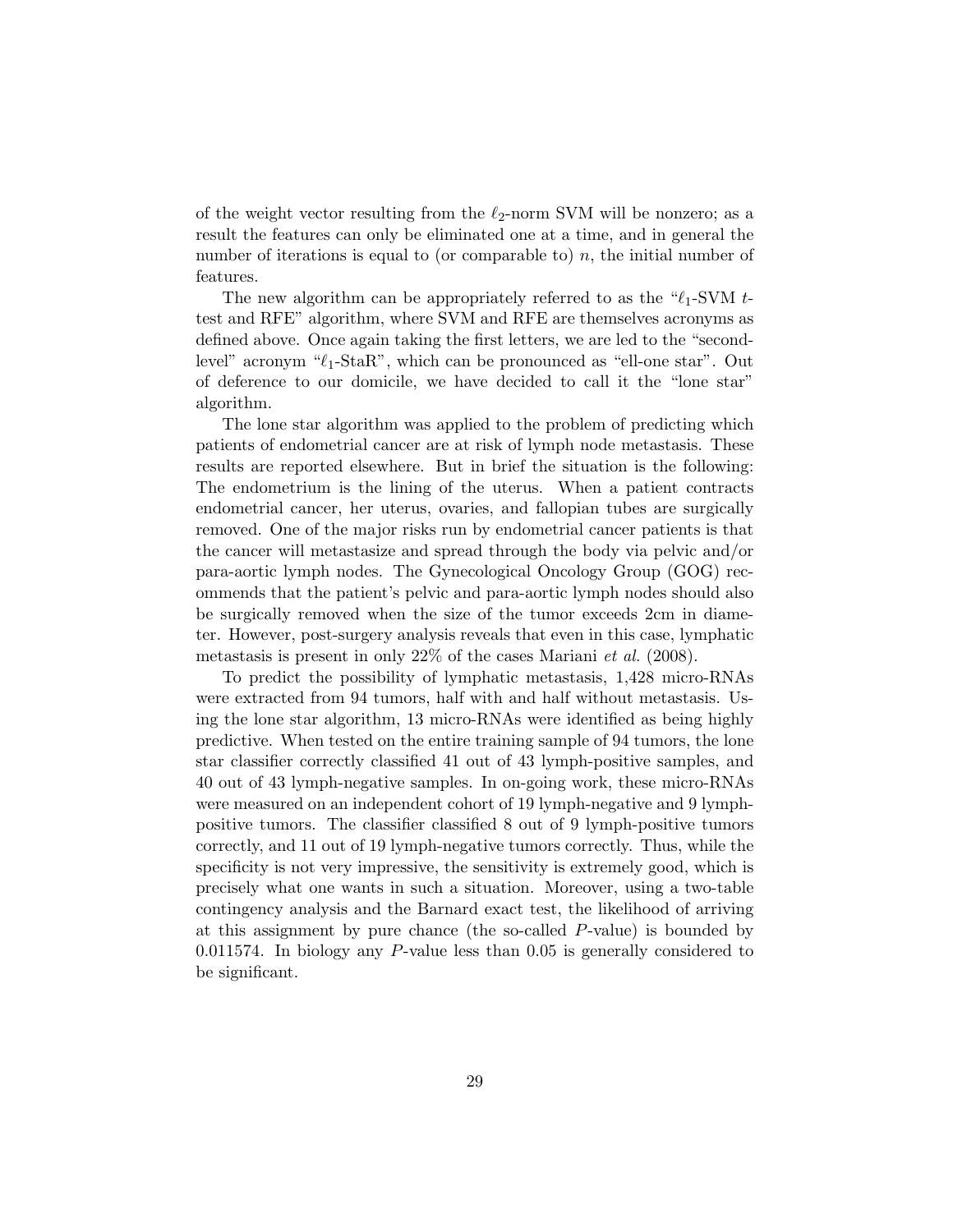### 5 Some Topics for Further Research

Machine learning and computational biology are both vast subjects, and their intersection contains many more topics than are touched upon in this brief article. Besides, there are other topics in computational cancer biology that do not naturally belong to machine learning, for example, modelling tumor growth using branching processes. Therefore the emphasis in this article has been on topics that are well-established in the machine learning community, and are also relevant to problems in computational cancer biology.

Until now several "penalty" norms have been proposed for inducing an optimization algorithm to select structured sparse feature sets, such as group lasso (GL) and sparse group lasso (SGL). As pointed out in Section 2, available extensions of these penalty norms to overlapping sets do not address biological networks where there are multiple paths from a master regulator to a final node. Any advance in this direction would have an immediate application to computational biology.

Compressed sensing theory as discussed in Section 3 is based on the premise that is possible to choose the measurement matrix A. The available theorems in this theory are based on assumptions on the measurement matrix, such as the restricted isometry property, or the null space property, and perhaps something even more general in future. In order to apply techniques from compressed sensing theory to cancer biology, it would be necessary to modify the theory to the case where the measurement matrix is given, and not chosen by the user. The RIP corresponds to the assumption that in an  $m \times n$  matrix A, every choice of k columns results in a nearly orthogonal set. In actual biological data, such an assumption has no hope of being true, because the expression levels of some genes would be highly correlated with those of other genes. In Candès and Plan  $(2009)$ , the authors suggest that it is possible to handle this situation by first clustering the column vectors and then choosing just one exemplar from each cluster before applying the theory. Our preliminary attempts to apply such an approach to ovarian cancer data (The Cancer Genome Atlas Network (2011)) are not very promising, leading to RIP orders of  $5$  or  $10 - \text{far}$  too small to be of practical use. Thus there is a need for the development of other heuristics besides clustering to extract nearly orthogonal sets of columns for actual measurement matrices. In this connection it is worth pointing out Huang and Zhang (2010) that group RIP is easier to achieve using random projections, as compared to RIP. However, it is not clear whether a "given" A matrix is likely to satisfy a group RIP with a sufficiently large order.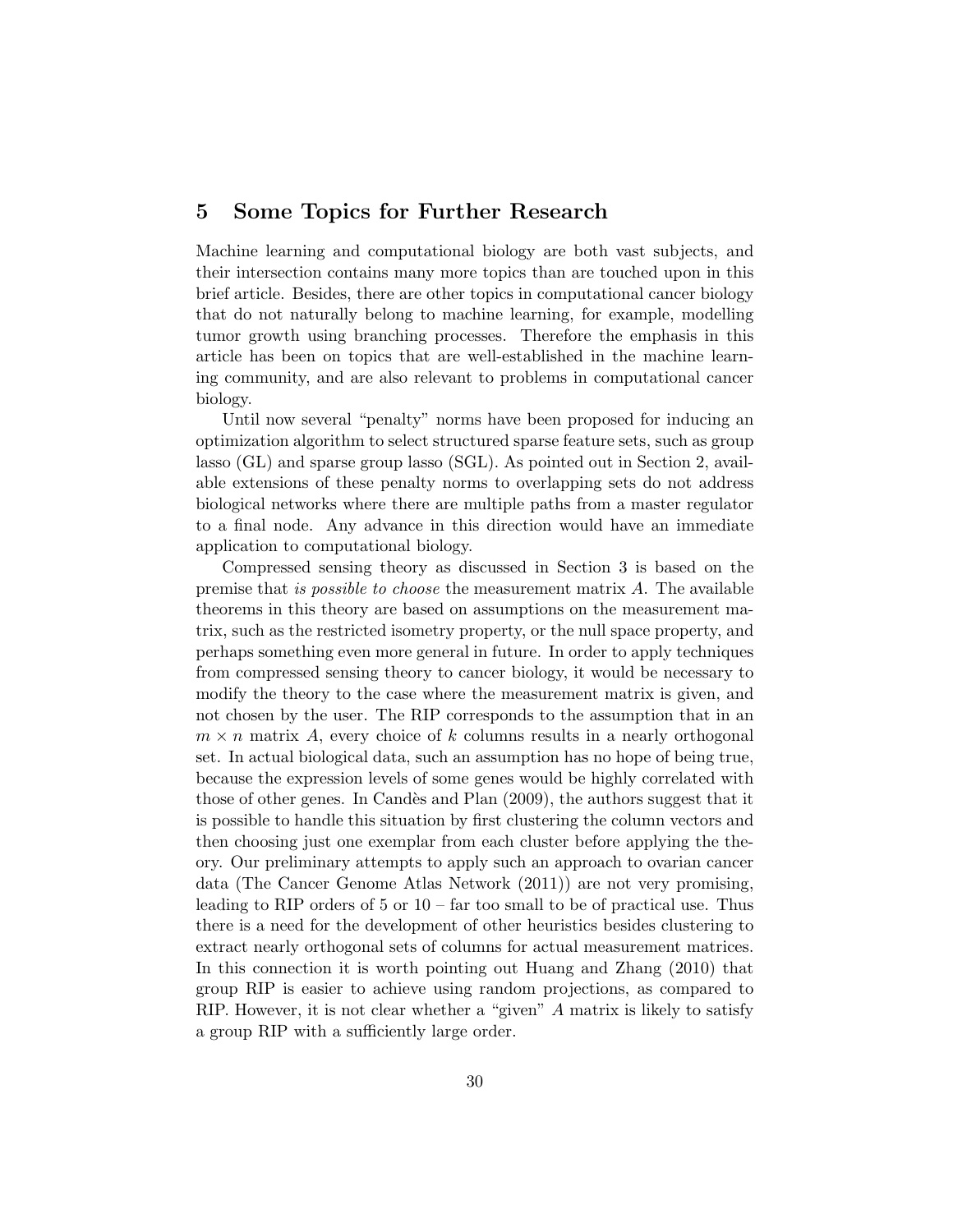In general it would appear that sparse regression is more advanced than sparse classification, with both well-established theoretical foundations as well as widely used algorithms in the former. In contrast, sparse classification does not have such a wealth of results. The lone star algorithm introduced here has performed well in several applications involving cancer data, and at least for the moment, it appears to be the only available method to select far fewer features than the size of the training set of samples. As of now there is no theoretical justification for this observed behavior. Recall that the  $\ell_1$ -norm SVM is guaranteed only to choose no more features than the size of the training set; but there is no reason to assume that it will use fewer. Therefore it is certainly worthwhile to study when and why lone star and other such algorithms will prove to be effective.

### Acknowledgement

The author would like to assert his deep gratitude to Professor Michael A. White of the UT Southwestern Medical Center, Dallas, TX for introducing him to the fascinating world of cancer biology and for turning him into a passable imitation of a computational cancer biologist. He would also like to thank his students Eren Ahsen, Burook Misganaw and Nitin Singh for carrying out much of the work that supports the theory reported here.

### References

- Achlioptas, D. (2003). Database-friendly random projections: Johnson-Lindenstraus with binary coins. Journal of Computer and System Sciences, 66, 671–687.
- Ahsen, M. E. and Vidyasagar, M. (2014). Near-ideal behavior of compressed sensing algorithms.  $arXiv$ , page 1401.6623.
- Ahsen, M. E., Singh, N. K., Boren, T., Vidyasagar, M., and White, M. A. (2012). A new feature selection algorithm for two-class classification problems and application to endometrial cancer. In Proceedings, IEEE Conference on Decision and Control, Maui, Hawaii.
- Bakin, S. (1999). Adaptive regression and model selection in data mining problems. Ph.D. thesis, The Australian National University, Canberra.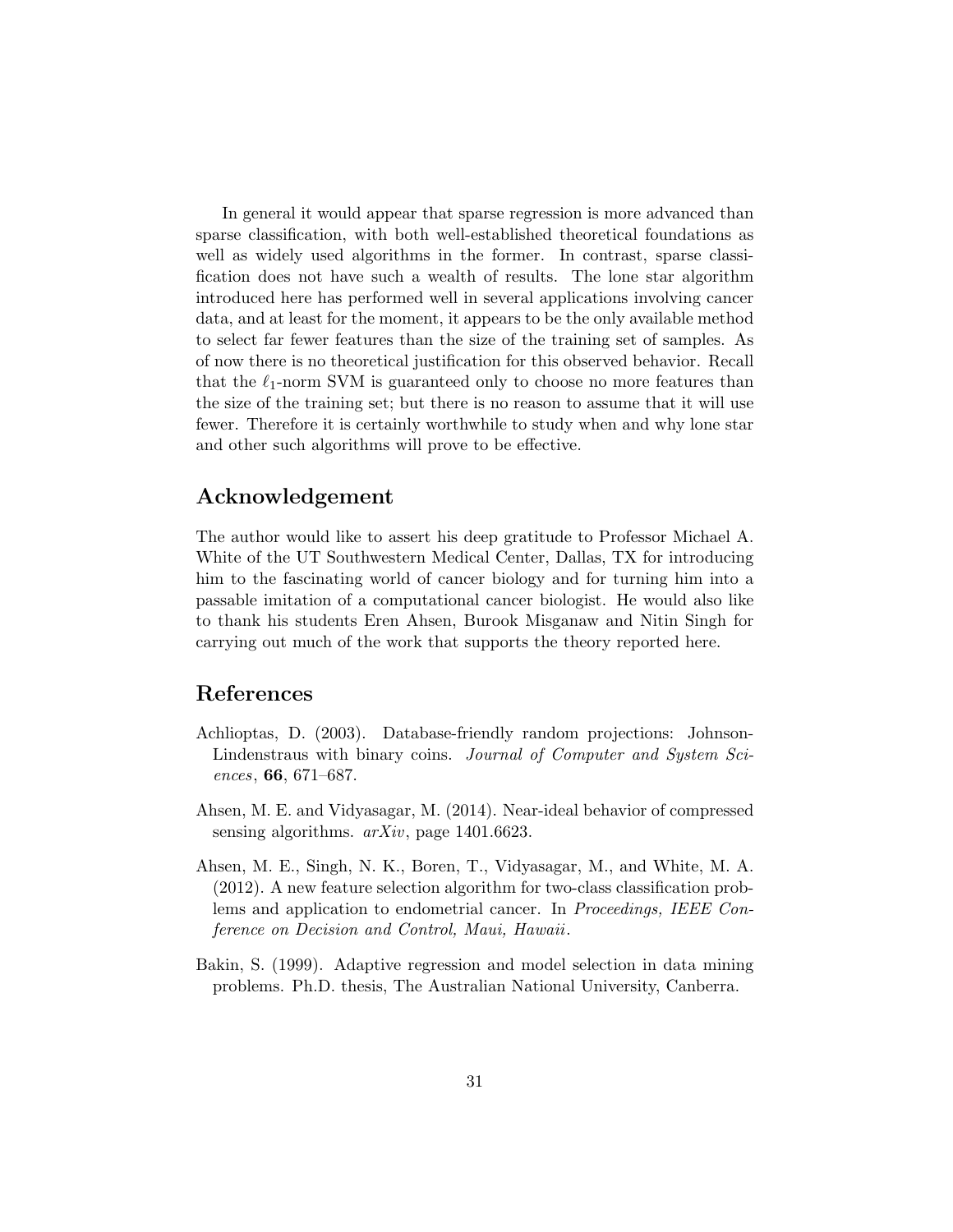- Baraniuk, R., Davenport, M., Devore, R., and Wakin, M. (2008). A simple proof of the restricted isometry property for random matrices. Constructive Approximation, 28, 253–263.
- Bradley, P. S. and Mangasarian, O. L. (1998). Feature selection via concave minimization and support vector machines. In Machine Learning: Proceedings of the Fifteenth International Conference (ICML '98), pages 82–90. Morgan Kaufmann, San Francisco.
- Cancer Research UK (2013). http://www.cancerresearchuk.org.
- Candès, E. (2008). The restricted isometry property and its implications for compresed sensing. Comptes rendus de l'Académie des Sciences, Série I, 346, 589–592.
- Candès, E. J. and Plan, Y. (2009). Near ideal model selection by  $\ell_1$  minimization. The Annals of Statistics,  $37(5A)$ ,  $2145-2177$ .
- Candès, E. J. and Tao, T. (2005). Decoding by linear programming. IEEE Transactions on Information Theory, 51, 4203–4215.
- Candès, E. J. and Tao, T. (December 2007). The Dantzig selector: Statistical estimation when p is much larger than n. Annals of Statistics,  $35(6)$ , 2313–2351.
- Cohen, A., Wolfgang, Dahmen, and Devore, R. (January 2009). Compressed sensing and best k-term approximation. Journal of the American Mathematical Society,  $22(1)$ ,  $211-231$ .
- Cortes, C. and Vapnik, V. N. (1997). Support vector networks. Machine Learning, 20.
- COSMIC (2013). http://www.sanger.ac.uk/genetics/CGP/cosmic.
- Cristianini, N. and Shawe-Taylor, J. (2000). Support Vector Machines. Cambridge University Press, Cambridge, UK.
- Davenport, M. A., Duarte, M. F., Eldar, Y. C., and Kutyniok, G. (2012). Introduction to compressed sensing. In Y. C. Eldar and G. Kutyniok, editors, Compressed Sensing: Theory and Applications, pages 1–68. Cambridge University Press.
- Donoho, D. (2006a). Compressed sensing. IEEE Transactions on Information Theory,  $52(4)$ ,  $1289-1306$ .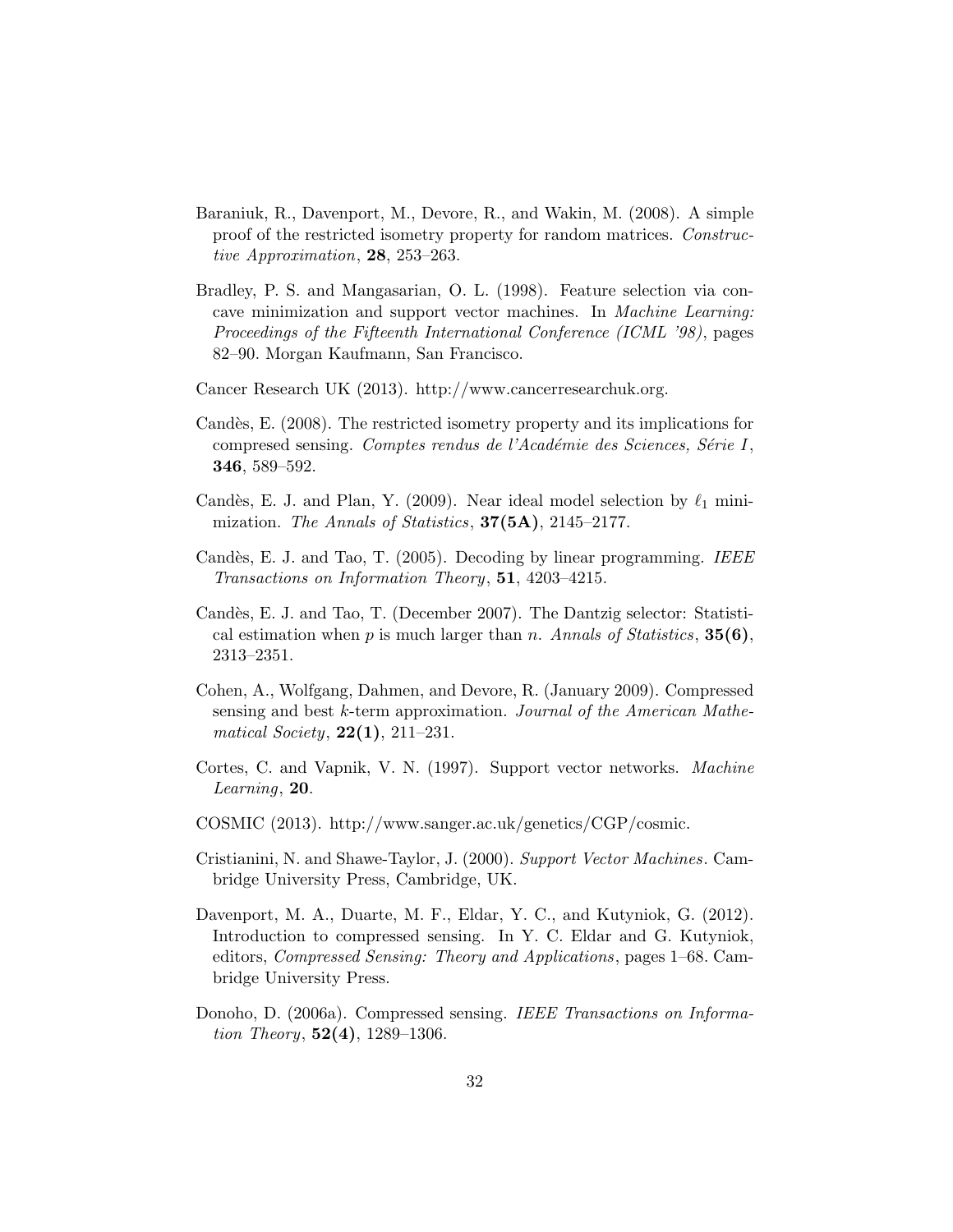- Donoho, D. (2006b). For most large underdetermined systems of linear equations, the minimal  $\ell_1$ -norm solution is also the sparsest solution. Communications in Pure and Applied Mathematics, 59(6), 797–829.
- Friedman, J., Hastie, T., and Tibshirani, R. (2010). A note on the group lasso and sparse group lasso. http://wwwstat.stanford.edu/ tibs/ftp/sparse-grlasso.pdf.
- GEO (2013). http://www.ncbi.nlm.nih.gov/geo/.
- Guyon, I., Weston, J., Barnhill, S., and Vapnik, V. (2002). Gene selection for cancer classification using support vector machines. Machine Learning, 46, 389–422.
- Hastie, T., Tibshirani, R., and Friedman, J. (2011). The Elements of Statistical Learning (Second Edition). Springer, New York.
- Hoerl, A. E. and Kennard, R. W. (1970). Ridge regression: Biased estimation for nonorthogonal problems. Technometrics,  $12(1)$ , 55–67.
- Höffgen, K.-U., Simon, H.-U., and Horn, K. S. V. (1995). Robust trainability of single neurons. Journal of Computer and System Science,  $50(1)$ , 114– 125.
- Huang, J. and Zhang, T. (2010). The benefit of group sparsity. The Annals of Statistics, 38(4), 1978–2004.
- International Cancer Genomics Consortium (2013). http://icgc.org/.
- Jenetton, R., Mairal, J., Obozinski, G., and Bach, F. (2011). Proximal methods for hierarchical sparse coding. Journal of Machine Learning Research, 12, 2297–2334.
- Lin, Y. and Zhang, H. (2006). Component selection and smoothing in smoothing spline analysis of variance models. Annals of Statistics, 34, 2272–2297.
- Mariani, A., Dowdy, S. C., Cliby, W. A., Gostout, B. S., Jones, M. B., Wilson, T. O., *et al.* (2008). Prospective assessment of lymphatic dissemination in endometrial cancer: a paradigm shift in surgical staging.  $Gynecol Oncol., 109(1), 11-18.$
- Meinshausen, N. and Bühlmann, P. (2010). Stability selection. *Journal of* the Royal Statistical Society, Part B, pages 417–483.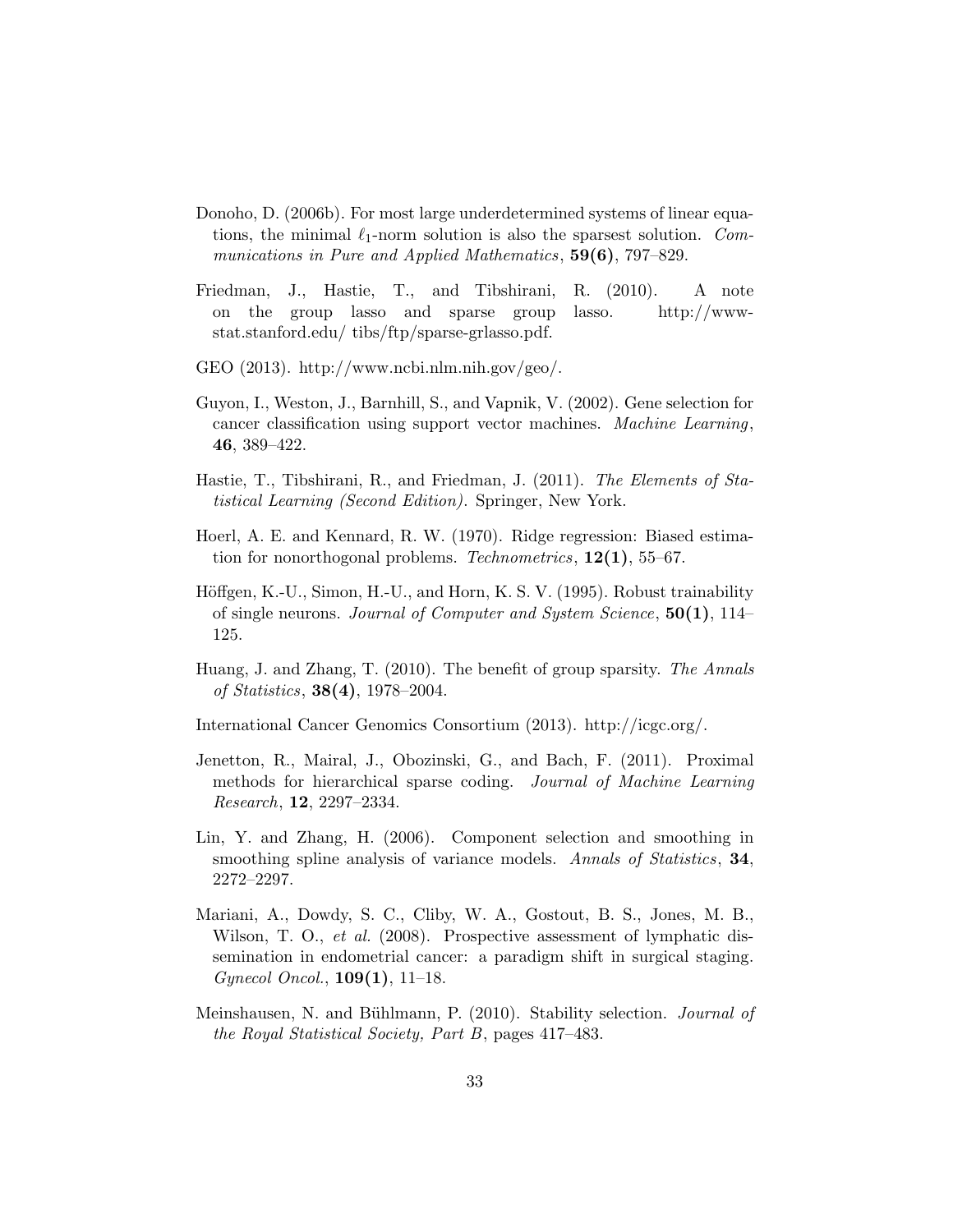- Natarajan, B. K. (1995). Sparse approximate solutions to linear systems. SIAM Journal on Computing, 24, 227–234.
- Negabhan, S., Ravikumar, P., Wainwright, M. J., and Yu, B. (December 2012). A unified framework for high-dimensional analysis of m-estimators with decomposable regularizers. Statistical Science,  $27(4)$ , 538–557.
- Northrop, R. B. and Connor, A. N. (2009). Introduction to Molecular Biology, Genomics and Proteomics for Biomedical Engineers. CRC Press.
- Obozinski, G., Jacob, L., and Vert, J.-P. (2011). Group lasso with overlaps: The latest group lasso approach. arxiv, page 1110.0413.
- Osborne, M. R., Presnell, B., and Turlach, B. A. (2000). On the LASSO and its dual. Journal of Computational and Graphical Statistics, 9, 319–337.
- Romberg, J. (2009). Compressive sensing by random convolution. SIAM Journal on Imaging Sciences,  $2(4)$ , 1098-1128.
- Schölkopf, B. and Smola, A. J. (2002). Learning with Kernels. MIT Press.
- SEER (2013). http://seer.cancer.gov/statfacts/html/all.html.
- Siegel, R., Naishadham, D., and Jemal, A. (January/February 2013). Cancer statistics, 2013. CA: A Cancer Journal for Clinicians,  $63(1)$ , 11–30.
- Simon, N., Friedman, J., Hastie, T., and Tibshirani, R. (2012). A sparse group lasso. http://www-stat.stanford.edu/ nsimon/SGLpaper.pdf.
- The Cancer Genome Atlas (2013). http://cancergenome.nih.gov/.
- The Cancer Genome Atlas Network (30 June 2011). Integrated genomic analyses of ovarian carcinoma. Nature, 474, 609–615.
- Tibshirani, R. (1996). Regression shrinkage and selection via the lasso. Journal of the Royal Statistical Society, 58(1).
- Tikhonov, A. N. (1943). On the stability of inverse problems. Doklady Akademii Nauk SSSR, 39(5), 195–198.
- Tözeren, A. and Byers, S. W. (2003). New Biology for Engineers and Computer Scientists. Prentice-Hall.
- Veropoulos, K., Campbell, C., and Cristianini, N. (1999). Controlling the sensitivity of support vector machines. In IJCAI Workshop on Support Vector Machines.